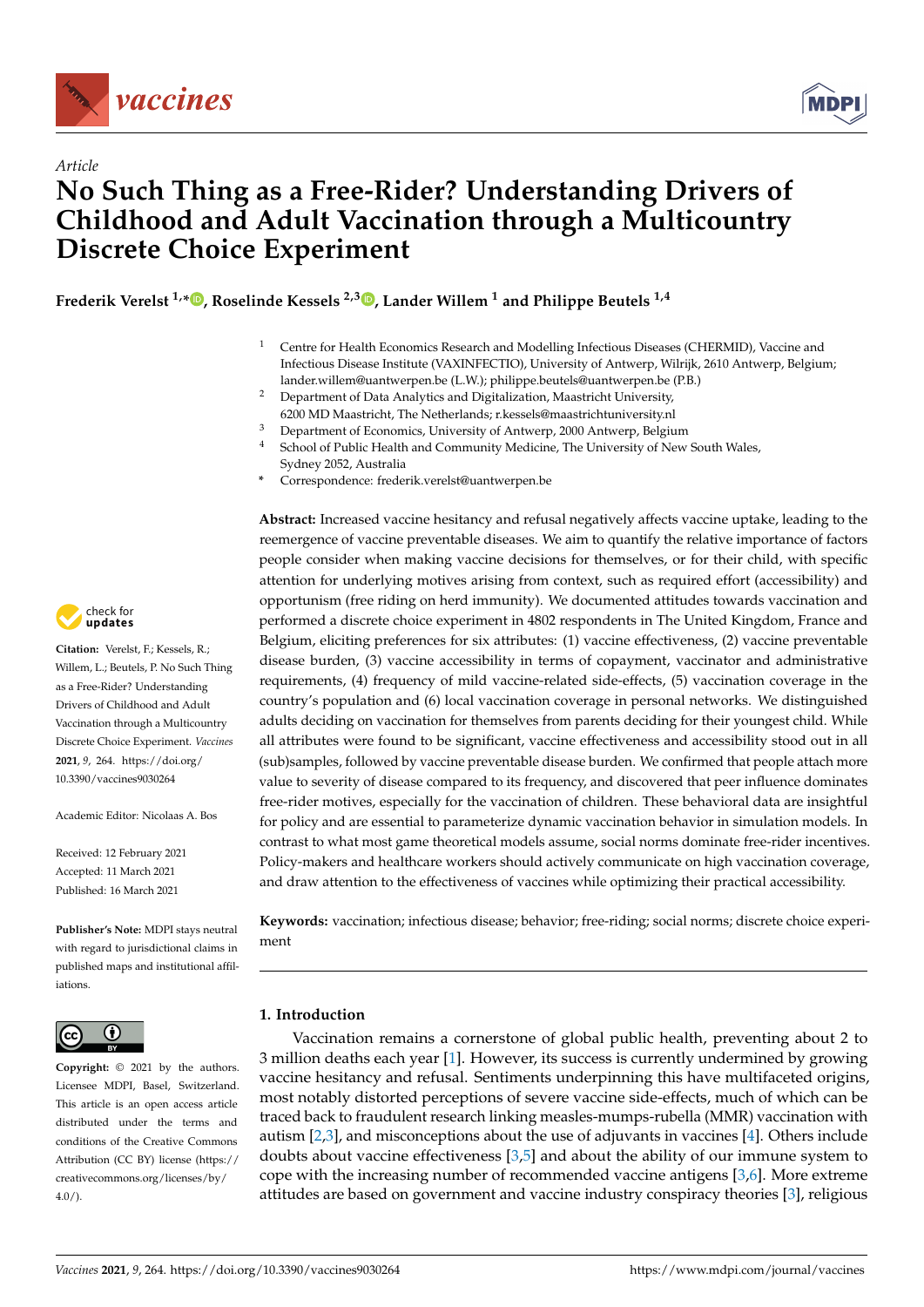beliefs (e.g., Protestantism in the Dutch Bible Belt [\[7\]](#page-13-6)) and "back to nature" motives (i.e., preferring immunity acquired by natural infection to vaccine-induced immunity, under the belief that "divine or natural" risks are smaller and/or more "just" than those imposed by human interventions) [\[3\]](#page-13-2).

Even though vaccine controversies are not new  $[8,9]$  $[8,9]$ , the internet and a variety of social media have amplified the spread of misinformation and allowed the establishment of new online antivaccine communities [\[10\]](#page-13-9). According to a 2018 Gallup poll [\[11\]](#page-13-10), only 40% and 59% of Eastern and Western Europeans, respectively, believe vaccines are safe. In Northern Europe and Northern America, these figures are higher at 73% and 72%, respectively [\[11\]](#page-13-10).

As a result of these misperceptions, plunging vaccination rates and immunity levels have been observed in recent years. Notably so for measles, which is a highly virulent pathogen for which a safe and effective vaccine was approved by the Food and Drug Administration (FDA) in 1971 [\[12\]](#page-13-11). Indeed, the European Centre for Disease Prevention and Control (ECDC) recently reported the existence of a large pool of people in the EU that are susceptible to measles due to low historical and current vaccination coverage. Only four countries achieved two dose measles vaccination coverage of at least 95% in 2017, compared to 14 countries in 2007. Unsurprisingly, measles resurgence has recently been observed, with 44,074 cases in 30 EU member states between 2016 and March 2019 [\[13\]](#page-13-12). The same trend has been observed in the US, with 704 cases reported in the first four months of 2019 (even though the US declared elimination of endemic transmission in 2000) [\[14,](#page-13-13)[15\]](#page-13-14).

Mathematical and economic models have proven valuable to simulate and evaluate the impact of prevention measures on the spread, burden and economics of infectious diseases. These models inform and guide policy-makers to prepare for and respond to (re)emerging infectious diseases, particularly when sufficient information from controlled experiments is lacking. However, because of the reasons previously touched upon, the impact of prevention measures and other policy interventions are subject to host compliance and demand. In response, behavioral change models have been developed to incorporate dynamic behavior (i.e., the demand side of prevention measures) into models for infectious disease transmission. As a result of circulating controversies and—usually positive—externalities, vaccination models have become particularly interesting to take dynamic behavior into account. Indeed, vaccination usually results in positive externalities, often referred to as 'herd immunity': successfully vaccinated individuals do not (or hardly) transmit the pathogen to others. As such, the marginal utility of vaccination decreases (nonlinearly) as coverage increases, and endemic transmission can often be halted without vaccinating the whole population, a phenomenon which is crucial for vulnerable individuals who cannot receive vaccination due to age or medical reasons (e.g., too young or immuno-compromised). Where positive externalities exist, game theory applies. Hence, models have been developed in which rational-behaving individuals are assumed to free-ride on 'herd immunity', and therefore, increasingly refuse vaccination when they perceive more members of the population to be immunized. However, the majority of behavioral change models in the published literature remain purely theoretical, lacking parameterization with empirical data and a validation process [\[16,](#page-13-15)[17\]](#page-13-16). Consequently, data for parameterization of behavioral change models are highly desirable to construct improved models mimicking realistic vaccination behavior. This is generally recognized as one of the challenges for behavioral change models [\[18\]](#page-13-17).

Discrete choice experiments (DCEs) have proven successful to elicit preferences and quantify the decision-making process with respect to vaccine characteristics in multiple studies [\[19–](#page-13-18)[26\]](#page-14-0). Moreover, they are well established as an instrument in health economic research in general [\[27\]](#page-14-1). A DCE is a quantitative surveying technique in which respondents make a choice between two or more hypothetical profiles in consecutive choice sets. Profiles are represented by attributes with (partially) differing attribute levels [\[28\]](#page-14-2). In previous DCEs, vaccines were described using attributes such as vaccine effectiveness [\[19,](#page-13-18)[20,](#page-13-19)[22–](#page-14-3)[25](#page-14-4)[,29\]](#page-14-5), vaccine-related side-effects (VRSE) [\[19](#page-13-18)[–24](#page-14-6)[,29\]](#page-14-5) or in terms of vaccine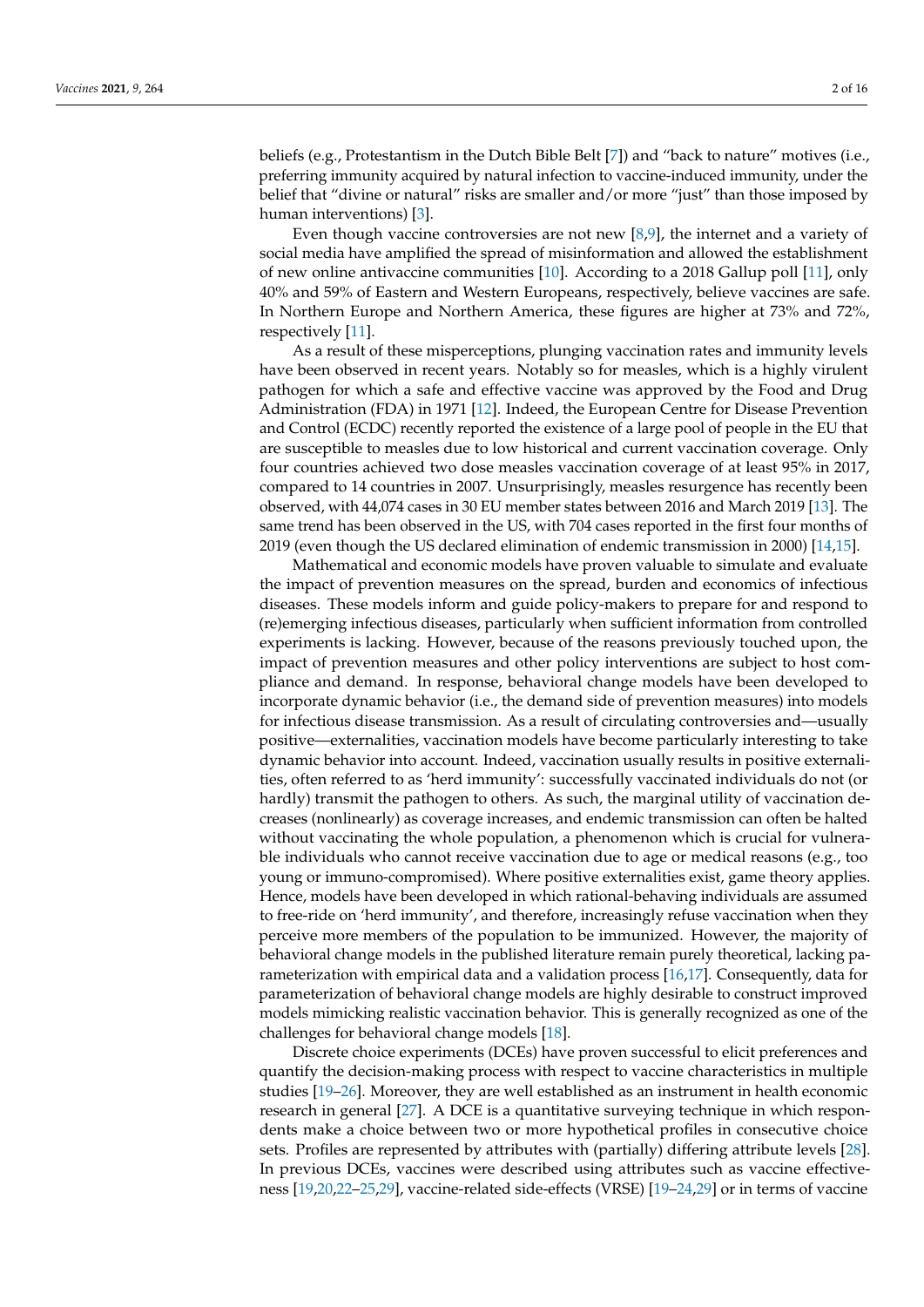price (whether or not including costs of vaccine administration) [\[19,](#page-13-18)[21–](#page-13-20)[24,](#page-14-6)[26\]](#page-14-0). A recent study found that DCEs correctly predicted influenza vaccination choices on an aggregate level when taking scale and preference heterogeneities into account [\[30\]](#page-14-7).

In this paper, we report on the findings of a DCE quantifying individual preferences for vaccination attributes in Belgium, the United Kingdom (UK) and France. We present these new results together with those of two separately reported DCEs using an identical design, conducted in South Africa and the Netherlands [\[24](#page-14-6)[,31\]](#page-14-8). We aim to: (1) generate and communicate behavioral data with respect to vaccines in order to move from theory to data-driven behavioral change models in infectious disease epidemiology, (2) assess to what extent individual vaccination decisions are driven by social norms or peer pressure as opposed to free-riding motives, (3) identify the vaccine characteristics society values most, and (4) accommodate policy-makers and health care professionals to select focal points in their communication to hesitant individuals.

#### **2. Material and Methods**

### *2.1. Selection of Study Populations*

We conducted a survey in France, the UK (both early December 2018) and Belgium (May 2019). We selected these countries for a number of reasons. First of all, no DCE had yet been performed for a general, unnamed vaccine, distinguishing between adults and children in any of these countries. Also, we were interested in between-country differences comparing different backgrounds, cultures and more specifically, a different history with respect to vaccination. France was included in this study because it has been experiencing a lot of vaccine resistance: one in three French inhabitants now believes vaccines are unsafe, which is the highest fraction in the world [\[11\]](#page-13-10). More specifically, there is a lot of vaccine resistance in France originating from safety concerns regarding the pandemic A/H1N1 flu vaccine with spillovers to other vaccines (e.g., MMR vaccine) [\[11,](#page-13-10)[32\]](#page-14-9). As a result, the French government expanded the number of compulsory vaccines from 3 to 11 in 2018 [\[11\]](#page-13-10). The UK was included because it has a history of vaccine scares with documented impact on vaccine coverage for the whole cell pertussis vaccine in the 1970s and 1980s [\[33\]](#page-14-10) and MMR vaccine in the 2000s [\[2\]](#page-13-1). We also included Belgium, a country with a more neutral vaccination history, achieving generally high and stable vaccine coverage in young children [\[34\]](#page-14-11). However, regional disparities have been observed to widen [\[35\]](#page-14-12), and one in five Belgian citizens believe vaccines are unsafe [\[11\]](#page-13-10). In order to facilitate broader between-country comparisons, we report our results alongside those of two more studies using an identical design in South Africa and the Netherlands, conducted in December 2017 and June-July 2018, respectively, and published in detail elsewhere [\[24,](#page-14-6)[31\]](#page-14-8).

#### *2.2. Survey Development and Sample Characteristics*

Given that the design of the questionnaire was explicitly developed for cross-country comparisons, the majority of the survey questions and the entire DCE design were kept the same as in South Africa and the Netherlands, which, in turn, were based on a study in Flanders in 2017 [\[23\]](#page-14-13). The survey questionnaire is provided as a supplement to the paper by Hoogink et al. [\[31\]](#page-14-8) and as a supplement to this paper (Supplementary Materials S1). We adapted the survey questions to reflect country-specific characteristics based on inputs from local experts, for example with respect to the educational system and the organization of the national immunization schedule. As such, we ended up with four versions of the survey for the UK, France, French speaking Belgium, and Dutch speaking Belgium. The multicountry study protocol, as well as the amendments to the original questionnaires (Reference number: 15/2/12), were reviewed and accepted by the Ethical Committee of the Antwerp University Hospital (UZA). Given that this study was noninterventional, and carried out in a general population (adults only) with informed consent, duplicate ethical approval at a local committee was not deemed necessary by our institutional review board. We tested each survey version in a soft launch in which we asked about 10% of the target sample to fill out the survey and evaluate the comprehensibility of the questions.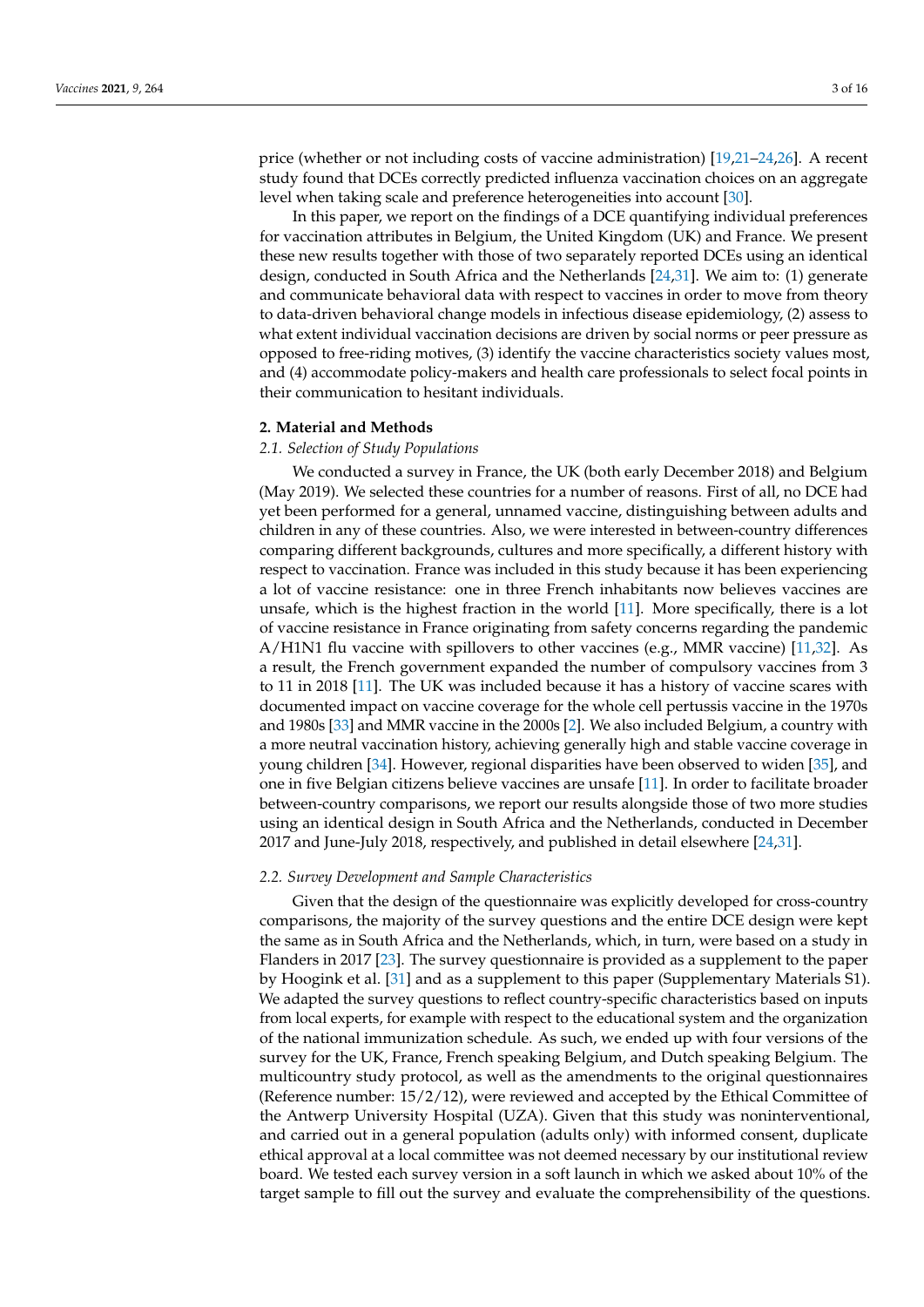Afterwards, we launched the survey in the sample population. The survey consisted of five sections: (1) background questions probing for age, gender, marital status, occupation, smoking behavior, etc., (2) 21 attitudinal questions on vaccines where responses were recorded on a five-point Likert scale, ranging from completely agree to completely disagree, (3) a DCE with 10 choice sets based on Verelst et al. [\[23\]](#page-14-13), including an introduction text with instructions and a sample choice set to familiarize the respondents with the DCE, (4) four questions probing for relative risk perceptions based on a survey by Bults et al. [\[36\]](#page-14-14), and (5) a health literacy test with three questions from Chew et al. [\[37\]](#page-14-15). Based on their background characteristics, we allocated respondents to two distinct surveys: a 'oneself' group (without allocation restrictions) and a 'youngest child' group (only for respondents having at least one child below the age of 18 years), the former filling out the survey with respect to vaccination decisions for themselves, the latter doing so for their youngest child. We opted for a sample size of about 1500 respondents per country, based on previous DCEs with the same design [\[23](#page-14-13)[,24,](#page-14-6)[31\]](#page-14-8). We gradually built each sample to better match the sample demographics to the population demographics, and thus to obtain a more representative sample. We recruited respondents from an online consumer panel applying an efficient participant allocation algorithm. In total, 9339 respondents started the survey, 4802 of them completed the survey, 1213 chose not to complete it, 59 did not meet the inclusion criteria (e.g., <18 years old), 119 were identified as 'speeders' (who filled out the survey much faster than a reference time) and/or 'straight-liners' (who filled out the same for each question), and 3146 were halted after the first part of the survey with background questions when predefined sample quota were reached. We incentivized participation through credit rewards, transferable into coupons and gift vouchers. Only one member per household could participate in the study. Country and group level sample characteristics are displayed in Table [1.](#page-4-0)

#### *2.3. DCE Design*

The DCE was characterized by a Bayesian D-efficient design [\[28\]](#page-14-2) of 50 choice sets with two profiles described by six attributes with three varying and three constant levels, and optimized for the precise estimation of all main effects as well as all two-way interactions between any of the six attributes and 'vaccine effectiveness', 'VRSE' and 'accessibility'. We divided the design into five surveys of 10 choice sets that we distributed evenly between all participants. We selected the attributes and attribute levels through a literature study, a focus group study and a pilot study in Flanders, the details of which are published in Verelst et al. [\[23\]](#page-14-13). We revised the description of VRSE by specifying the severity of side-effects, keeping severe side-effects to be 'highly unlikely' in the two profiles, and only varying the frequency of mild VRSE. This contrasts with the original design in Verelst et al. [\[23\]](#page-14-13), where we left the severity of side-effects unspecified, but is the same as in Verelst et al. [\[24\]](#page-14-6) and Hoogink et al. [\[31\]](#page-14-8). We opted for this strategy since it prevents the participant from imagining levels regarding VRSE severity and it mimics real-life VRSE, because vaccines with common severe side-effects should not be licensed. We included population and local coverage as attributes to assess the magnitude of free-riding behavior in the populations under study. Negative utility values for higher coverage levels confirm free-riding behavior, as opposed to positive utility values, in which case peer influence and social norms dominate. We distinguished between population coverage (i.e., vaccination coverage in the population at large, such as on a country level) and local coverage (i.e., vaccination coverage within individuals' community, such as family and friends) as this distinction appeared central in modelling dynamic vaccination behavior [\[16\]](#page-13-15). All attributes and attribute levels are shown in Table [2.](#page-5-0)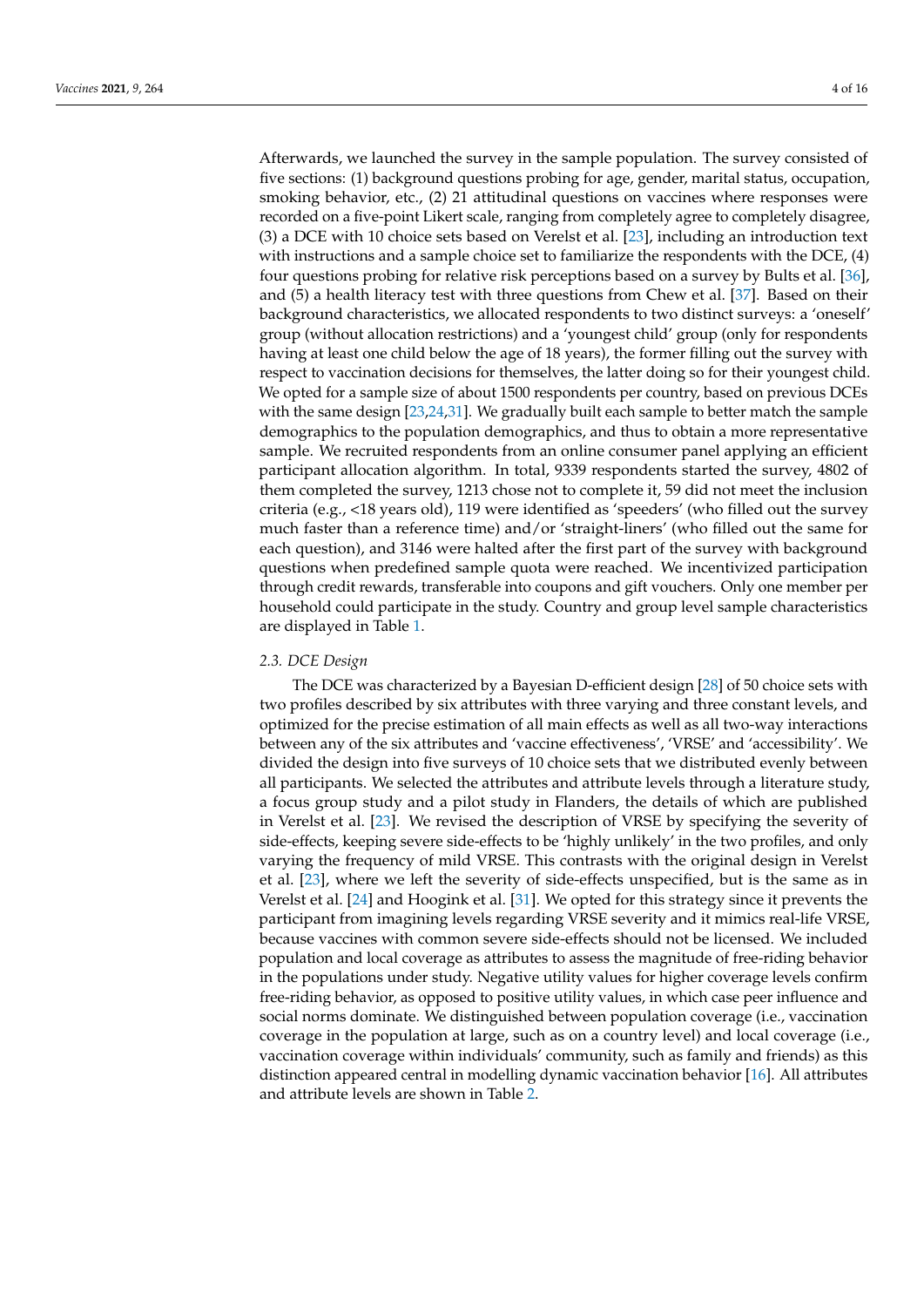<span id="page-4-0"></span>

| Characteristic                                |            | Belgium        |            | <b>United Kingdom</b> |            | France            |
|-----------------------------------------------|------------|----------------|------------|-----------------------|------------|-------------------|
|                                               | Sample (%) | Population (%) | Sample (%) | Population (%)        | Sample (%) | Population $(\%)$ |
| Gender                                        |            |                |            |                       |            |                   |
| Male                                          | 50.2       | 49.1           | 45.8       | 49.1                  | 40.7       | 48.4              |
| Female                                        | 49.8       | 50.9           | 54.2       | 50.9                  | 59.3       | 51.6              |
| Age group *                                   |            |                |            |                       |            |                   |
| $18 - 34$                                     | 26.6       | 22.9           | 24.8       | 24.9                  | 27.1       | 23.5              |
| $35 - 49$                                     | 26.4       | 34.7           | 36.4       | 34.7                  | 39.6       | 34.2              |
| $50 - 65$                                     | 25.4       | 24.0           | 26.9       | 22.7                  | 24.6       | 24.2              |
| $66 - 85$                                     | 21.6       | 18.4           | 12.0       | 17.7                  | 8.8        | 18.1              |
| <b>Educational attainment</b>                 |            |                |            |                       |            |                   |
| Primary education (ISCED 1) or lower          | 8.3        | 14.6           | <1         | <1                    | 1.1        | 17.5              |
| Secondary education (ISCED $2 + 3$ )          | 55.6       | 49.6           | 58.4       | 70.0                  | 72.2       | 58.3              |
| Post-secondary or (post-)university education | 33.7       | 26.3           | 39.3       | 30.0                  | 25.8       | 24.2              |
| (ISCED 4 or higher)                           |            |                |            |                       |            |                   |
| Other                                         | 2.4        | 9.5            | 1.8        | <1                    | <1         | <1                |
| NUTS <sup>+</sup> 1 region                    |            |                |            |                       |            |                   |
| Belgium                                       |            |                |            |                       |            |                   |
| Flanders                                      | 57.4       | 57.5           |            |                       |            |                   |
| Walloon region                                | 30.2       | 32.2           |            |                       |            |                   |
| <b>Brussels Capital Region</b>                | 12.3       | 10.3           |            |                       |            |                   |
| United Kingdom                                |            |                |            |                       |            |                   |
| North East                                    |            |                | 5.4        | 4.1                   |            |                   |
| North West                                    |            |                | 10.0       | 11.2                  |            |                   |
| Yorkshire and the Humber                      |            |                | 8.6        | 8.4                   |            |                   |
| East Midlands                                 |            |                | 6.6        | 7.2                   |            |                   |
| West Midlands                                 |            |                | 9.7        | 8.9                   |            |                   |
| East of England                               |            |                | 8.9        | 9.3                   |            |                   |
| London                                        |            |                | 11.2       | 12.9                  |            |                   |
| South East                                    |            |                | 12.6       | 13.7                  |            |                   |
| South West<br>Wales                           |            |                | 8.3<br>6.3 | 8.4<br>4.8            |            |                   |
| Scotland                                      |            |                | 8.6        | 8.4                   |            |                   |
| Northern Ireland                              |            |                | 3.9        | 2.9                   |            |                   |
| France                                        |            |                |            |                       |            |                   |
| Région parisienne                             |            |                |            |                       | 16.3       | 18.3              |
| Bassin parisien                               |            |                |            |                       | 22.1       | 16.6              |
| Nord                                          |            |                |            |                       | 5.6        | 6.2               |
| Est                                           |            |                |            |                       | 10.8       | 8.3               |
| Ouest                                         |            |                |            |                       | 12.9       | 13.2              |
| Sud-Ouest                                     |            |                |            |                       | 11.3       | 10.6              |
| Centre-Est                                    |            |                |            |                       | 10.0       | 11.8              |
| Méditerranée                                  |            |                |            |                       | 10.8       | 12.2              |
| Départements d'Outre Mer                      |            |                |            |                       | 0.2        | 2.9               |
| Sample size                                   | $N = 1602$ |                | $N = 1600$ |                       | $N = 1600$ |                   |
| 'Oneself'                                     | $N = 1001$ |                | $N = 850$  |                       | $N = 850$  |                   |
| 'Youngest child'                              | $N = 601$  |                | $N = 750$  |                       | $N=750\,$  |                   |

\* age groups from the survey are compared to age groups 15–29, 30–49, 50–64 and 65–84 as reported in the 2011 census database [\[38\]](#page-14-16).

**†** NUTS: Nomenclature of Territorial Units for Statistics.

#### *2.4. Data Analysis*

We analyzed the DCE applying a Panel Mixed Logit (PML) modeling approach with 10,000 Bayesian iterations, with the last 5000 used for estimation. We distinguished between models estimating the attribute effects—allowing for model comparison between study populations—and models including interaction effects between the attributes and respondent covariates—allowing for identifiable preference heterogeneity within study populations. In the latter, we systematically estimated covariate interactions one-byone, keeping record of all the statistically significant model terms including the main effects. Afterwards, we estimated a joint model combining all main effects and individually significant interactions. We dropped insignificant interactions in an iterative process until we reached a model with the most important covariates. We ranked the significant model terms by importance using the normalized LogWorth statistic, i.e., -log<sub>10</sub>(*p*-value of the LRtest), where the LR-test is short for the likelihood ratio test for significance of a given model term. We used the JMP Pro 14 Choice Platform [\[39\]](#page-14-17) for all statistical analyses, whereas RStudio was used [\[40\]](#page-14-18) for cleaning the raw survey data and creating the bar charts.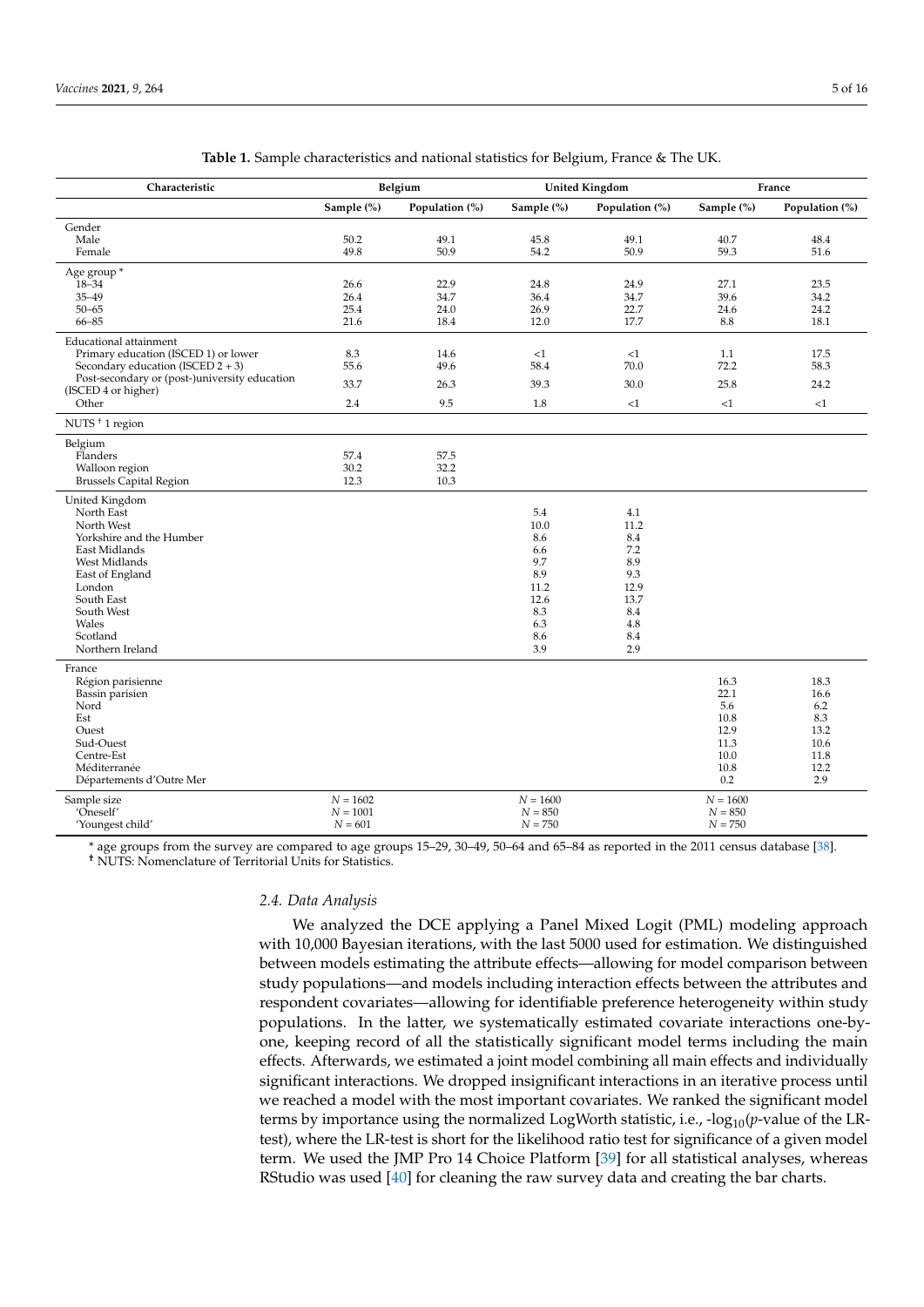<span id="page-5-0"></span>

| Attribute                       | <b>Level Description</b>                                                                                                                                                                                                                                                                                                                                                                                                                                                                                                                                                                                                 |
|---------------------------------|--------------------------------------------------------------------------------------------------------------------------------------------------------------------------------------------------------------------------------------------------------------------------------------------------------------------------------------------------------------------------------------------------------------------------------------------------------------------------------------------------------------------------------------------------------------------------------------------------------------------------|
| 1. Vaccine effectiveness        | (a) Protects 50% of vaccinated persons<br>(b) Protects 90% of vaccinated persons                                                                                                                                                                                                                                                                                                                                                                                                                                                                                                                                         |
| 2. Burden of disease            | (a) The disease, against which the vaccine protects is rare and often mild:<br>hospitalization is exceptional and the disease is not life-threatening<br>(b) The disease, against which the vaccine protects is rare and often severe: often<br>with hospitalization and the disease is life-threatening<br>(c) The disease, against which the vaccine protects is common and often mild:<br>hospitalization is exceptional and the disease is not life-threatening<br>(d) The disease, against which the vaccine protects is common and often severe:<br>often with hospitalization and the disease is life-threatening |
| 3. Vaccine related side-effects | (a) Mild side-effects commonly occur and severe side-effects are highly unlikely<br>(b) Mild side-effects rarely occur and severe side-effects are highly unlikely                                                                                                                                                                                                                                                                                                                                                                                                                                                       |
| 4. Accessibility                | (a) The vaccine is provided for free and is directly available at the vaccinator (GP,<br>well-baby clinic, school or occupational physician)<br>(b) The vaccine is not reimbursed and is only available with a prescription                                                                                                                                                                                                                                                                                                                                                                                              |
| 5. Local coverage               | (a) 30% of your acquaintances (friends and family) is vaccinated<br>(b) 60% of your acquaintances (friends and family) is vaccinated<br>(c) 90% of your acquaintances (friends and family) is vaccinated                                                                                                                                                                                                                                                                                                                                                                                                                 |
| 6. Population coverage          | (a) 30% of the population in general is vaccinated<br>(b) 60% of the population in general is vaccinated<br>(c) 90% of the population in general is vaccinated                                                                                                                                                                                                                                                                                                                                                                                                                                                           |

**Table 2.** Details and descriptions of the attributes and levels used in the discrete choice experiment.

## **3. Results**

We managed to retrieve a quasi-representative sample of about 1600 survey respondents in each country, as shown in Table [1.](#page-4-0) Women are slightly overrepresented in the samples from the UK and France. We found a representative population with respect to age to be incompatible with having at least 750 respondents with children below the age of 18. Moreover, concerning educational attainment, the samples are also somewhat biased towards the higher educated, especially so in France. This is likely because older French respondents, who tend to be less well-educated, are underrepresented in our sample. Note however, that the youngest age groups are by definition lower educated since the census data also include school-age teenagers (15–18 years). We investigated the impact of mismatching sample characteristics by estimating covariate interactions between the attributes and gender, educational attainment and region, and found none of them to significantly influence our findings. Significant covariate interactions with respondents' age group are included and reported in Supplementary Materials S2.

Vaccine attitudes tended to be positive in general as represented in Figures [1](#page-6-0) and [2](#page-6-1) for a selection of general vaccine statements. We observed French respondents in the 'adult' group to be relatively neutral towards the statements "The people who are important to me think that I must get vaccinated" and "I have confidence in the information about vaccinations that I receive from the Government". These sentiments appeared to be more negative in the 'adult' group than for the 'child group'. In contrast, the respondents from the UK were in general more agreeing on this selection of statements. The median UK respondent strongly agreed with the statements "I think that getting vaccinated against infectious diseases is wise" and "I think that getting vaccinated against infectious diseases is important" in the 'adult' group, whereas in the 'child' group the median UK respondent strongly agreed with the statements "The diseases that are vaccinated against can be very serious" and "I think that vaccinating my child according to the National Vaccination Program is important". Other 'child' group samples, on average, agree on all statements, though there is a lot of variability within the samples. Attitudes from Belgian and Dutch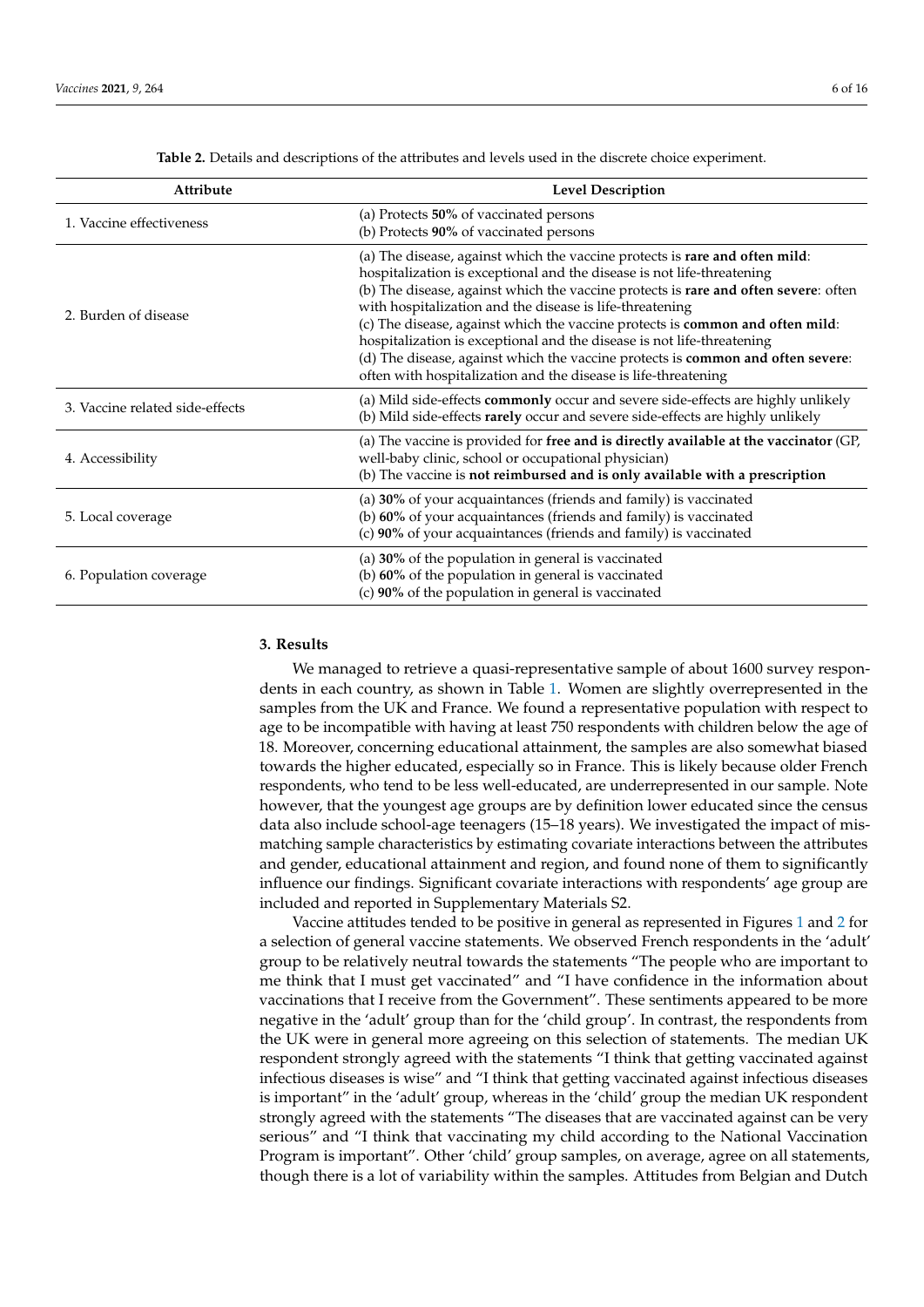<span id="page-6-0"></span>

respondents were usually found in between the UK and the French sample means. Details on all 21 attitudinal questions are presented in Supplementary Materials S3.

cination Program is important". Other 'child' group samples, on average, agree on all

Figure 1. Likert scale responses for a selection of vaccination attitude statements in the 'adult' group. Abbreviations: FR: France; NL: the Netherlands; BE: Belgium; UK: United Kingdom. Estimates for the Netherlands are derived from Hoogink et al. [\[31\]](#page-14-8).

<span id="page-6-1"></span>

**Figure 2.** Likert scale responses for a selection of vaccination attitude statements in the 'child' **Figure 2.** Likert scale responses for a selection of vaccination attitude statements in the 'child' group. Abbreviations: FR: France; NL: the Netherlands; BE: Belgium; UK: United Kingdom. Estimates for the Netherlands are derived from Hoo[gink](#page-14-8) et al. [31].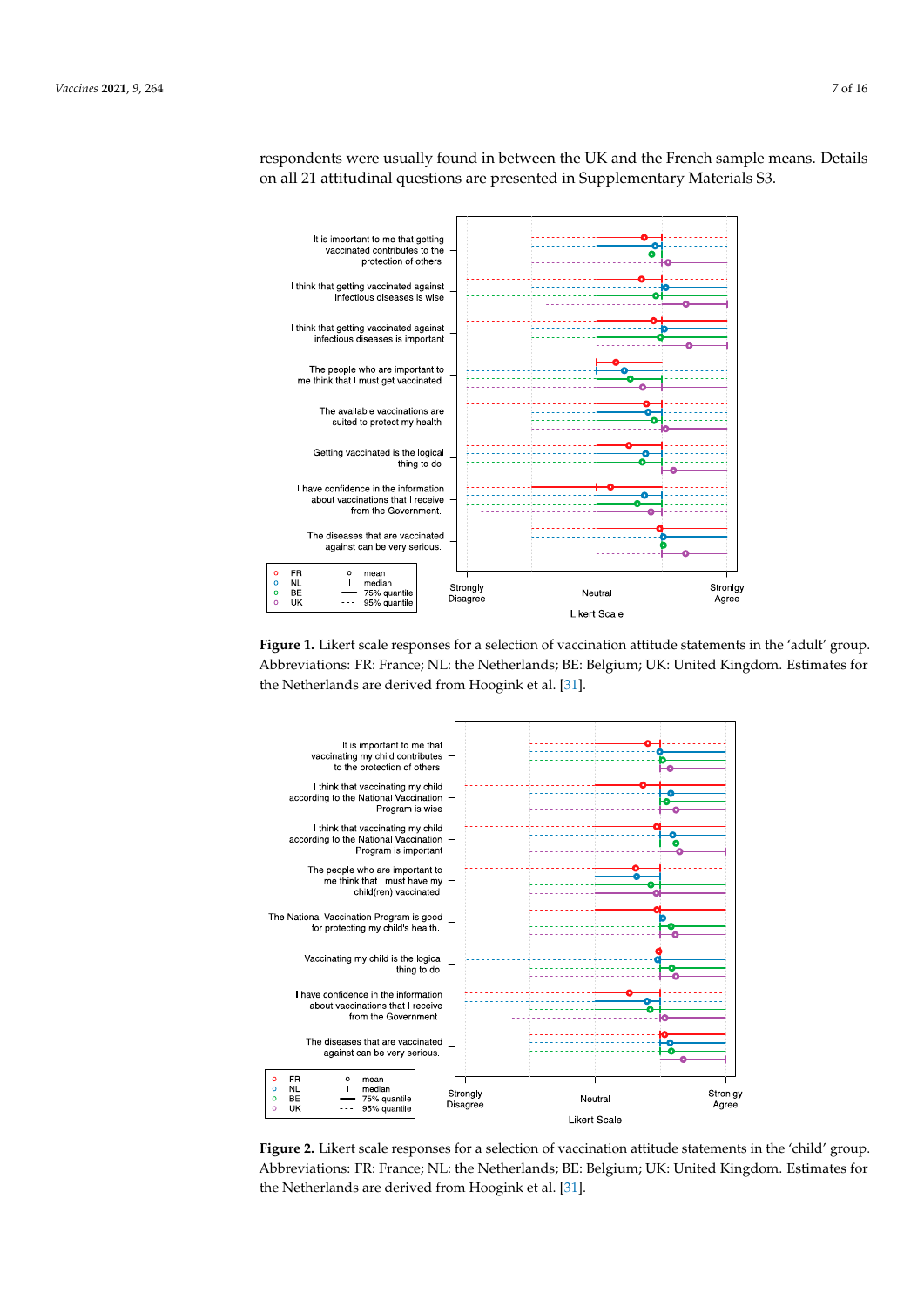All six attributes were found to be statistically significant in all five countries. The normalized LogWorth values represent the relative importance of the attributes in each country and subgroup, and are visualized in Figure [3.](#page-7-0) Two attributes stand out: vaccine effectiveness and accessibility. Vaccine effectiveness is the key characteristic for all survey respondents in the UK and South Africa, but also for the 'child' group in the Netherlands. For the Belgian population as well as the French 'oneself' group, accessibility was found to be most important. The French 'child' group attached most importance to burden of disease, whereas this was considered much less important by the same subpopulation in the UK. We found local coverage and mild VRSE to be also statistically significant but of limited importance in most study samples, with a relative importance of 30% or less. Population coverage was found to have more influence, especially so in the case of 'child' models, with the Netherlands being an exception. Note that among all five countries mild VRSE had the highest impact in vaccine decision-making in France and Belgium.

<span id="page-7-0"></span>

Figure 3. Importance of all statistically significant (p-value <  $0.05$ ) main effects relative to the most important attribute in each study sample. Estimates for the Netherlands and South Africa are derived from Hoogink et al. [\[31\]](#page-14-8) and Verelst et al. [\[24\]](#page-14-6).

subsamples in all study countries (see Tables [3–](#page-8-0)[5\)](#page-9-0). Hence, respondents were more inclined to choose a vaccine if it already had a high coverage in their network of contacts and in the population's vaccination coverage increases vaccine utility by 0.108 on average For both population and local coverage, estimates were found to be positive for all in the population at large. For example, for the 'child' group in France, a 10% increase (see Table [5\)](#page-9-0).

**Vaccine effectiveness stands out as the most important attribute in the UK and South** Africa, and in the 'child' group in the Netherlands. In Belgium and France, we found Free of about 2033 (0.0334) 326.606 1 Free Accessible 0.403 (2.0334) 326.606 1 Free Accessive of about 80% vaccine effectiveness to be a crucial element as well, at a relative importance of about 80% equally important, in the 'child' group compared to the 'oneself' group. and 60% respectively. In all countries, vaccine effectiveness was ranked more important, or

In contrast, vaccine accessibility was valued higher, or equally, in the 'oneself' group<br>In contrast, vaccine accessibility was valued higher, or equally, in the 'oneself' group compared to the 'child' group in all countries, except for South Africa. In addition, accessi-<br>https://www.compared.com/www.compared.com bility was the most important attribute in Belgium, and in the 'oneself' group in France  $243.68$  3  $\mu$  and  $\mu$  and  $\mu$ . and the Netherlands.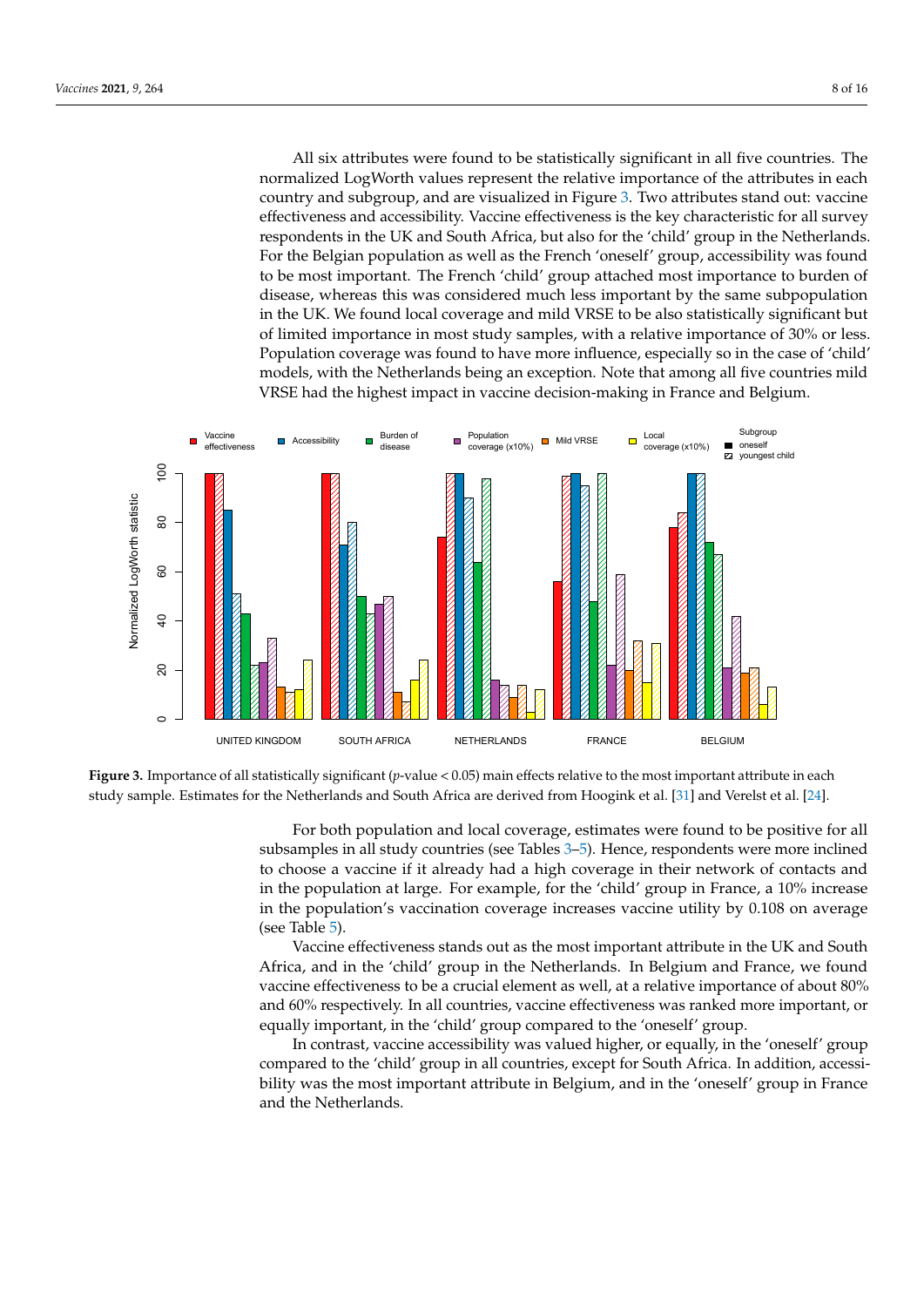| Term                                | <b>Mean Estimate</b><br>(Std Dev; Subject Std Dev) | LR Chi-Square | DF           | p-Value  |
|-------------------------------------|----------------------------------------------------|---------------|--------------|----------|
|                                     | 'Oneself' Model                                    |               |              |          |
| Accessibility                       |                                                    |               |              |          |
| Copayment & prescription            | $-0.403(0.020; 0.334)$                             | 326.606       | $\mathbf{1}$ | < 0.0001 |
| Free $\&$ accessible                | 0.403(0.020; 0.316)                                |               |              |          |
| Vaccine Effectiveness               |                                                    |               |              |          |
| 50%                                 | $-0.465(0.024; 0.244)$                             | 252.171       | 1            | < 0.0001 |
| 90%                                 | 0.465(0.025; 0.210)                                |               |              |          |
| <b>Burden of Disease</b>            |                                                    |               |              |          |
| Rare & mild                         | $-0.436(0.045; 0.615)$                             |               |              |          |
| Common & mild                       | $-0.481(0.047; 0.361)$                             | 243.682       | 3            | < 0.0001 |
| Rare & severe                       | 0.324(0.037; 0.128)                                |               |              |          |
| Common & severe                     | 0.593(0.043; 0.174)                                |               |              |          |
| Population Coverage $(\times 10\%)$ | 0.081(0.008; 0.099)                                | 65.749        | $\mathbf{1}$ | < 0.0001 |
| Mild VRSE                           |                                                    |               |              |          |
| Common                              | $-0.184(0.019; 0.098)$                             | 57.931        |              | < 0.0001 |
| Rare                                | 0.184(0.020; 0.091)                                |               | 1            |          |
| Local coverage $(\times 10\%)$      | 0.043(0.008; 0.079)                                | 17.977        | $\mathbf{1}$ | < 0.0001 |
|                                     | 'Youngest child' Model                             |               |              |          |
| Accessibility                       |                                                    |               |              |          |
| Copayment & prescription            | $-0.472(0.031; 0.346)$                             |               |              |          |
| Free $&$ accessible                 | 0.472(0.029; 0.337)                                | 228.127       | $\mathbf{1}$ | < 0.0001 |
| Vaccine Effectiveness               |                                                    |               |              |          |
| 50%                                 | $-0.571(0.037; 0.245)$                             |               |              |          |
| 90%                                 | 0.571(0.039; 0.226)                                | 191.508       | 1            | < 0.0001 |
| <b>Burden of Disease</b>            |                                                    |               |              |          |
| Rare & mild                         | $-0.370(0.058; 0.463)$                             |               |              |          |
| Common & mild                       | $-0.613(0.062; 0.418)$                             | 161.86        | 3            | < 0.0001 |
| Rare & severe                       | 0.307(0.056; 0.284)                                |               |              |          |
| Common & severe                     | 0.676(0.061; 0.348)                                |               |              |          |
| Population Coverage ( $\times$ 10%) | 0.128(0.012; 0.126)                                | 93.449        | $\mathbf{1}$ | < 0.0001 |
| Mild VRSE                           |                                                    |               |              |          |
| Common                              | $-0.234(0.028; 0.137)$                             | 45.28         |              |          |
| Rare                                | 0.234(0.031; 0.129)                                |               | 1            | < 0.0001 |
| Local Coverage ( $\times$ 10%)      | 0.071(0.013; 0.123)                                | 27.429        | 1            | < 0.0001 |
|                                     |                                                    |               |              |          |

<span id="page-8-0"></span>**Table 3.** Panel mixed logit model estimates (means and standard deviations) and significances of the attribute effects obtained from likelihood ratio (LR) tests. **Belgium.**

Note: Mean estimates corresponding to the last level of an attribute are calculated as minus the sum of the estimates for the other levels of the attribute.

**Table 4.** Panel mixed logit model estimates (means and standard deviations) and significances of the attribute effects obtained from likelihood ratio (LR) tests. **United Kingdom.**

| Term                                                                                  | Mean Estimate<br>(Std Dev; Subject Std Dev)                                                    | LR Chi-Square | DF           | <i>p</i> -Value |
|---------------------------------------------------------------------------------------|------------------------------------------------------------------------------------------------|---------------|--------------|-----------------|
|                                                                                       | 'Oneself' Model                                                                                |               |              |                 |
| Vaccine Effectiveness<br>50%<br>90%                                                   | $-0.683(0.035; 0.275)$<br>0.683(0.031; 0.277)                                                  | 425.353       | $\mathbf{1}$ | < 0.0001        |
| Accessibility                                                                         |                                                                                                |               |              |                 |
| Copayment & prescription<br>Free & accessible                                         | $-0.486(0.023; 0.316)$<br>0.486(0.027; 0.292)                                                  | 360.26        | 1            | < 0.0001        |
| Burden of Disease<br>Rare & mild<br>Common & mild<br>Rare & severe<br>Common & severe | $-0.517(0.049; 0.277)$<br>$-0.351(0.051; 0.430)$<br>0.307(0.045; 0.206)<br>0.561(0.051; 0.239) | 189.172       | 3            | < 0.0001        |
| Population Coverage $(\times 10\%)$                                                   | 0.096(0.010; 0.118)                                                                            | 94.33         | 1            | < 0.0001        |
| Mild VRSE<br>Common<br>Rare                                                           | $-0.180(0.024; 0.124)$<br>0.180(0.025; 0.123)                                                  | 50.29         | 1            | < 0.0001        |
| Local Coverage $(\times 10\%)$                                                        | 0.080(0.010; 0.078)                                                                            | 47.291        | 1            | < 0.0001        |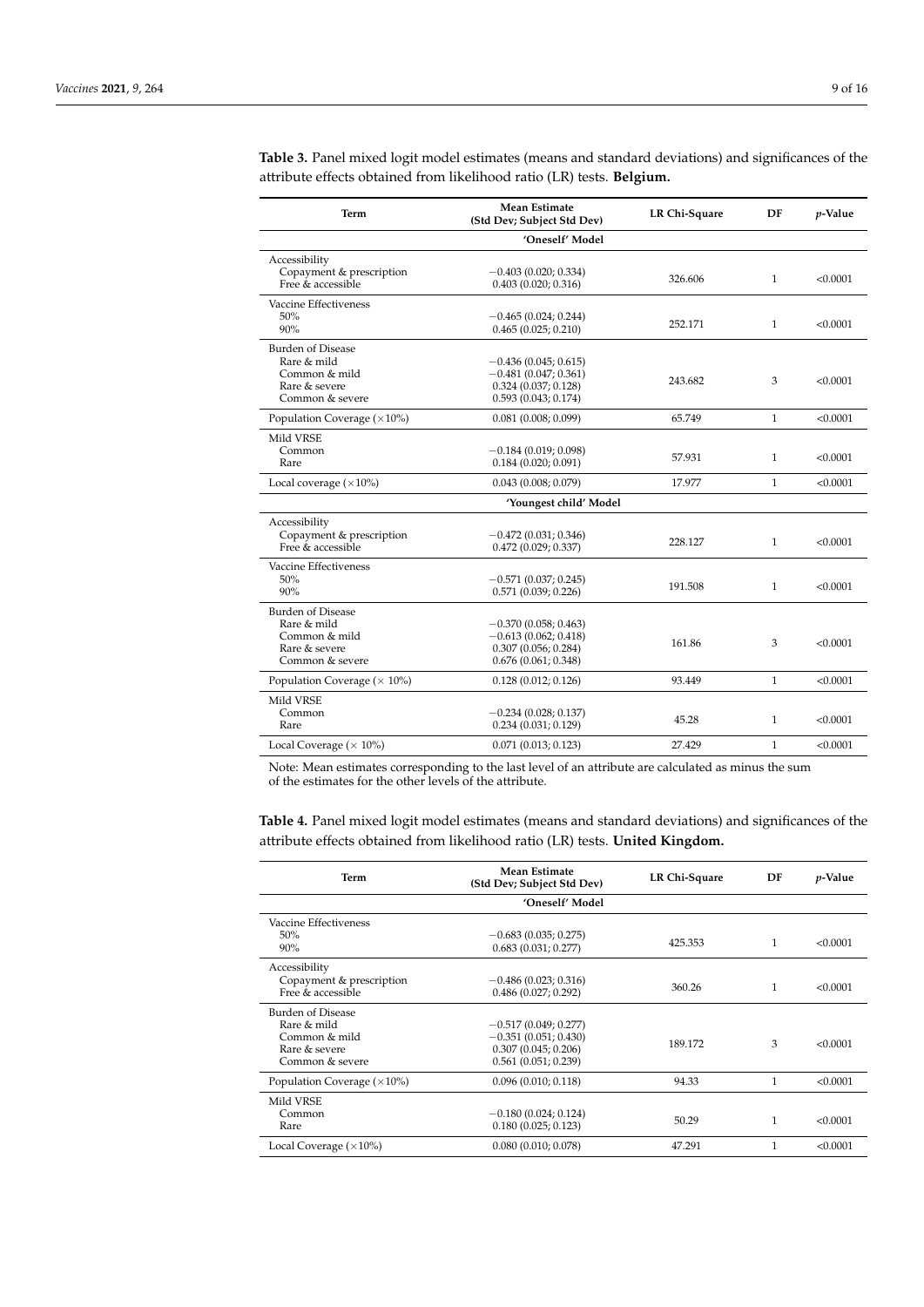### **Table 4.** *Cont.*

| <b>Term</b>                                   | Mean Estimate<br>(Std Dev; Subject Std Dev)   | LR Chi-Square | DF | <i>p</i> -Value |
|-----------------------------------------------|-----------------------------------------------|---------------|----|-----------------|
|                                               | 'Youngest child' Model                        |               |    |                 |
| Vaccine Effectiveness                         |                                               |               |    |                 |
| 50%<br>90%                                    | $-0.591(0.033; 0.243)$<br>0.591(0.033; 0.246) | 297.13        | 1  | < 0.0001        |
| Accessibility                                 |                                               |               |    |                 |
| Copayment & prescription<br>Free & accessible | $-0.309(0.024; 0.233)$<br>0.309(0.024; 0.218) | 149.559       | 1  | < 0.0001        |
| Population Coverage $(\times 10\%)$           | 0.107(0.009; 0.101)                           | 94.979        | 1  | < 0.0001        |
| Local Coverage $(\times 10\%)$                | 0.097(0.010; 0.094)                           | 67.461        | 1  | < 0.0001        |
| Burden of Disease                             |                                               |               |    |                 |
| Rare & mild                                   | $-0.198(0.055; 0.266)$                        |               |    |                 |
| Common & mild                                 | $-0.344(0.042; 0.305)$                        | 70.146        | 3  | < 0.0001        |
| Rare & severe                                 | 0.187(0.045; 0.178)                           |               |    |                 |
| Common & severe                               | 0.355(0.053; 0.216)                           |               |    |                 |
| Mild VRSE                                     |                                               |               |    |                 |
| Common                                        | $-0.143(0.026; 0.087)$                        |               |    |                 |
| Rare                                          | 0.143(0.026; 0.085)                           | 30.732        | 1  | < 0.0001        |

Note: Mean estimates corresponding to the last level of an attribute are calculated as minus the sum of the estimates for the other levels of the attribute.

<span id="page-9-0"></span>**Table 5.** Panel mixed logit model estimates (means and standard deviations) and significances of the attribute effects obtained from likelihood ratio (LR) tests. **France.**

| Term                                                                                         | <b>Mean Estimate</b><br>(Std Dev; Subject Std Dev)                                             | LR Chi-Square | DF           | $p$ -Value |
|----------------------------------------------------------------------------------------------|------------------------------------------------------------------------------------------------|---------------|--------------|------------|
|                                                                                              | 'Oneself' Model                                                                                |               |              |            |
| Accessibility<br>Copayment & prescription<br>Free & accessible                               | $-0.389(0.026; 0.410)$<br>0.389(0.025; 0.383)                                                  | 238.254       | $\mathbf{1}$ | < 0.0001   |
| Vaccine Effectiveness<br>50%<br>90%                                                          | $-0.375(0.030; 0.222)$<br>0.375(0.032; 0.218)                                                  | 131.38        | $\mathbf{1}$ | < 0.0001   |
| <b>Burden of Disease</b><br>Rare & mild<br>Common & mild<br>Rare & severe<br>Common & severe | $-0.364(0.052; 0.318)$<br>$-0.358(0.042; 0.416)$<br>0.273(0.048; 0.224)<br>0.449(0.053; 0.187) | 122.873       | 3            | < 0.0001   |
| Population Coverage $(\times 10\%)$                                                          | 0.079(0.010; 0.131)                                                                            | 48.157        | $\mathbf{1}$ | < 0.0001   |
| Mild VRSE<br>Common<br>Rare                                                                  | $-0.164(0.027; 0.092)$<br>0.164(0.025; 0.093)                                                  | 44.45         | 1            | < 0.0001   |
| Local Coverage $(\times 10\%)$                                                               | $0.064$ (0.010; 0.093)                                                                         | 33.48         | $\mathbf{1}$ | < 0.0001   |
| 'Youngest child' Model                                                                       |                                                                                                |               |              |            |
| <b>Burden of Disease</b><br>Rare & mild<br>Common & mild<br>Rare & severe<br>Common & severe | $-0.369(0.048; 0.300)$<br>$-0.474(0.051; 0.323)$<br>0.331(0.049; 0.202)<br>0.512(0.048; 0.190) | 163.809       | 3            | < 0.0001   |
| Vaccine effectiveness<br>50%<br>90%                                                          | $-0.430(0.029; 0.231)$<br>0.430(0.034; 0.237)                                                  | 152.182       | $\mathbf{1}$ | < 0.0001   |
| Accessibility<br>Copayment & prescription<br>Free & accessible                               | $-0.314(0.023; 0.278)$<br>0.314(0.025; 0.260)                                                  | 144.967       | $\mathbf{1}$ | < 0.0001   |
| Population Coverage $(\times 10\%)$                                                          | 0.108(0.010; 0.135)                                                                            | 88.489        | $\mathbf{1}$ | < 0.0001   |
| Mild VRSE<br>Common<br>Rare                                                                  | $-0.180(0.026; 0.098)$<br>0.180(0.022; 0.095)                                                  | 46.913        | $\mathbf{1}$ | < 0.0001   |
| Local Coverage $(\times 10\%)$                                                               | 0.078(0.010; 0.086)                                                                            | 44.981        | $\mathbf{1}$ | < 0.0001   |

Note: Mean estimates corresponding to the last level of an attribute are calculated as minus the sum of the estimates for the other levels of the attribute.

The 'child' group in France cared most about the burden of the disease. This attribute was also of considerable importance in the same group in the Netherlands. There are notable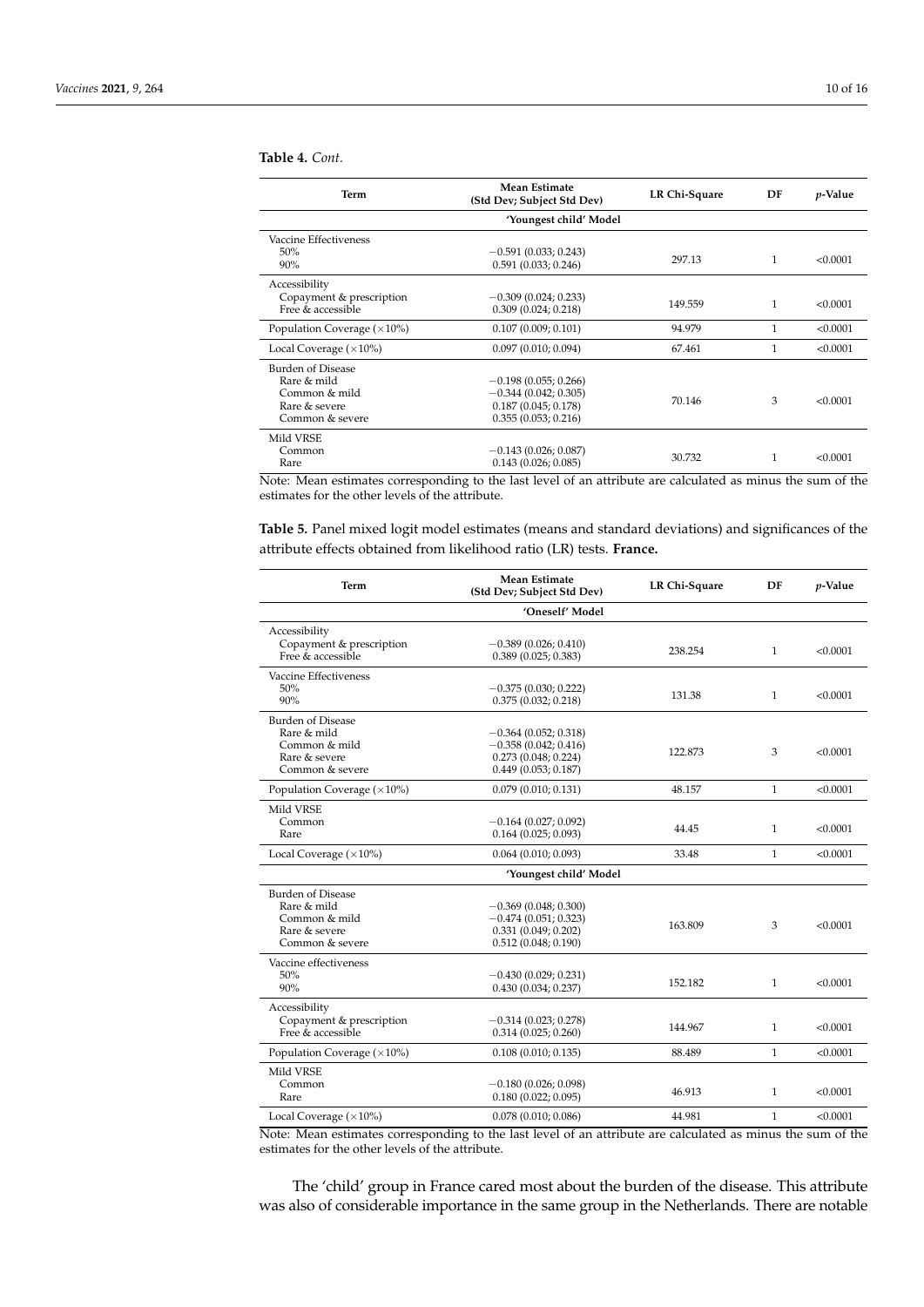differences in valuation of this attribute between all subgroups involved. Indeed, in the UK sample, the burden of disease was valued at a relative importance of about 40% in the 'oneself' group and about 20% in the 'child' group. Whereas in the Netherlands, France and Belgium, this attribute was valued at a relative importance of about 50% or more.

We observed a clear distinction between the 'oneself' group and the 'child' group with respect to population coverage. Indeed, both these indicators of vaccination coverage were considered relatively more important for children than for adults in all countries except the Netherlands. This implies that when parents make decisions about vaccinating their child, they are more prone to peer influence than when making these decisions for themselves. Overall, both population and local coverage were considered most important in France and South Africa and least important in the Netherlands and the UK.

Mild VRSE and local coverage were, although statistically significant for all subgroups, found to be of the relative lowest importance in most countries and subgroups.

Attribute-level utility estimates are listed in Tables [3–](#page-8-0)[5.](#page-9-0) As could be expected, respondents in all study populations preferred the most a vaccine with 90% effectiveness, that is free & accessible, protects against a common & severe disease, rarely exhibits mild VRSE and for which vaccination coverage is high. In addition, we consistently found disease severity to dominate frequency of disease in all study samples.

The models including the attributes' main effects as well as the most important covariate interactions are provided in Supplementary Materials S2. Vaccine-related attitude statements were able to explain most preference heterogeneity. For example, for Belgium, in the 'oneself' model we discovered respondents agreeing (disagreeing) with the statement "The available vaccinations are suited to protect my health" attached more (less) value to a vaccine with an efficacy of 90% (50%), compared to the average (see Figure S1 below). Moreover, we also found that in the 'oneself' model for the UK, respondents indicating that they were at low risk of contracting measles, cared more about the vaccine being free & accessible (see Figure S3 above). The same is true for individuals agreeing with "vaccinating my child is the logical thing to do" in the 'child' model for the UK (see Figure S4 above). For details on additional covariate interactions, we refer to Supplementary Materials S2.

## **4. Discussion**

The need for behavioral data in relation to infectious disease epidemiology and prevention has been raised repeatedly over the past decade [\[16](#page-13-15)[–18\]](#page-13-17). Our multicountry series of DCEs generated highly valuable data for parameterization and validation of epidemiological models. This is because data-driven host behavior derived from DCEs can be added to models mimicking the spread of infectious diseases. For example, dynamic behavior can be modelled through a utility function using prevalence utility estimates from the burden of disease attribute. As such, the utility of a vaccine increases when a disease becomes more prevalent. Similar dynamics can be modelled using the utility estimates of population or local coverage. Moreover, exogenous shocks, such as changing risk perceptions, can be introduced in such integrated models. Utility estimates on vaccine effectiveness, accessibility, disease severity and mild VRSE can facilitate data-driven introductions of exogenous shocks. Furthermore, the multicountry character of our study allows modelling vaccination behavior in five countries. However, an integrated model combining data-driven vaccination behavior with infectious disease transmission dynamics, requires the specification of a dichotomous vaccine outcome (to be vaccinated or not) based on individual utilities derived from vaccine attributes. That is, a function that derives vaccine uptake from utility associated with vaccination. Future research will explore the specification of such vaccine uptake functions.

The positive estimates for both coverage attributes in all (sub)samples imply social norms or peer influence are more important than free-rider incentives. These findings confirm the positive coverage estimates reported in vaccination DCEs in Australia [\[19\]](#page-13-18) and in the US [\[26\]](#page-14-0). Overall, it seems unlikely that respondents take externalities—such as herd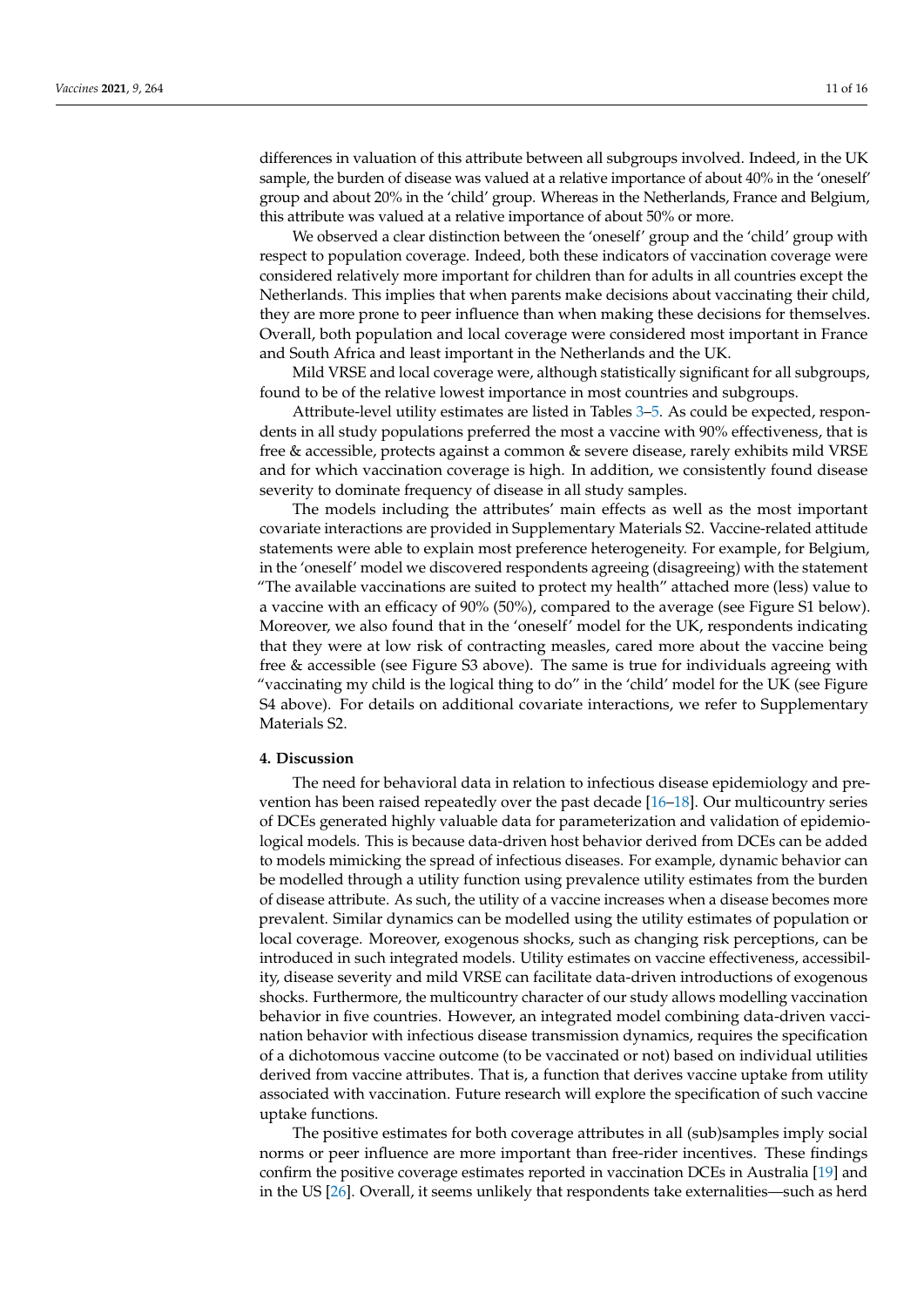immunity—into account when making vaccine decisions. As such, game theoretical models characterizing vaccine decisions as a strategic interaction between rational individuals, seem inappropriate to capture real-life vaccination dynamics. If individuals do include herd immunity effects in their decisions, it might very well be the case that they behave altruistically and opt for vaccination, contributing to the protection of vulnerable individuals. This was observed in several empirical studies, such as the study by Skea et al. [\[41\]](#page-14-19) reporting on 'avoiding harm to others' incentives in the context of MMR vaccination in the UK. They found parents on a chat forum to be critical towards parents not vaccinating their healthy children, thereby putting vulnerable ones at risk. Altruistic motives were also described in the papers by Hakim et al. [\[42\]](#page-14-20) and Shim et al. [\[43\]](#page-14-21) in the context of influenza vaccination, and by Vietri et al. [\[44\]](#page-14-22) about assessing the extent of altruism with respect to human papillomavirus (HPV) and influenza vaccination. Policy-makers and healthcare workers can influence vaccine hesitant individuals by communicating high coverage levels, i.e., describing that "accepting the vaccine is the mainstream thing to do", in addition to other strategies (see Leask et al. [\[45\]](#page-14-23) for a framework on "communicating with parents about vaccination").

Vaccine accessibility proved to be highly significant in our study, as well as in other studies [\[19,](#page-13-18)[22,](#page-14-3)[24–](#page-14-6)[26\]](#page-14-0), where it was, in contrast, mostly described in terms of out-of-pocket or total costs. For example, Wong et al. [\[46\]](#page-14-24) performed a DCE on preferences among mothers for HPV vaccination in Hong Kong and found a significant impact of out-ofpocket cost on the decision to receive the vaccine. Poulos et al. [\[47\]](#page-14-25) reported similar results with respect to traveler vaccines. This has also been confirmed by observational studies. For instance, in a retrospective cohort study, Lefevere et al. [\[48\]](#page-14-26) found both personal information letters and removing out-of-pocket costs had a significant positive effect on HPV vaccination initiation in Belgium.

Given the importance of vaccine accessibility, policy-makers can increase vaccine coverage by making vaccines easily available at an affordable price. There is still significant room for improvement concerning adults (cfr. the 'oneself' group) who are often confronted with an expensive, complicated and time-consuming process of vaccination. Take for instance influenza vaccination in Belgium, where individuals typically visit a General Practitioner (GP) for a prescription, then buy the vaccine (often without reimbursement) at a pharmacy and lastly have to go back to the GP to be vaccinated. Not surprisingly, influenza vaccine coverage has usually been below 25% [\[49\]](#page-15-0). Adults cannot rely on the routine vaccination services available for children (e.g., well-baby clinics, child health clinics or school health centers). In this respect, (expansion of) workplace vaccination can play a vital role in facilitating vaccination for working-age adults. Policy-makers should consider incentivizing employers to offer certain vaccines to their employees at the workplace, e.g., influenza, and tetanus, diphtheria and pertussis (Tdap) vaccination, or hepatitis A for employees working in the food industry. Workplace vaccination may also prove useful in catch-up campaigns which would, for example, be required to maintain measles elimination targets [\[50–](#page-15-1)[52\]](#page-15-2). Note that for the 'child' group, accessibility was found to be very important as well. Policy-makers should remain focused on making vaccines as accessible as possible for both groups.

In line with previous studies [\[22,](#page-14-3)[24](#page-14-6)[,46\]](#page-14-24), vaccine effectiveness was observed to be of great importance in all models. Therefore, it is essential that the public remains fully aware of the positive impact vaccines are having on population health. According to a 2018 Gallup poll, the effectiveness of vaccines is perceived to be significantly more reliable than their safety. Of the five countries included in our study, France scored worst with about 20% of the population disagreeing that vaccines are effective, followed by the Netherlands and South Africa both at 11% [\[11\]](#page-13-10).

In a previous study in Flanders [\[23\]](#page-14-13), we applied the same DCE design but did not specify the severity of VRSE. The updated description in this study, varying only mild VRSE and describing severe VRSE as being 'highly unlikely', shifted the attribute's importance from the highest rank in the earlier study, to one of the lowest ranks in the current. Safety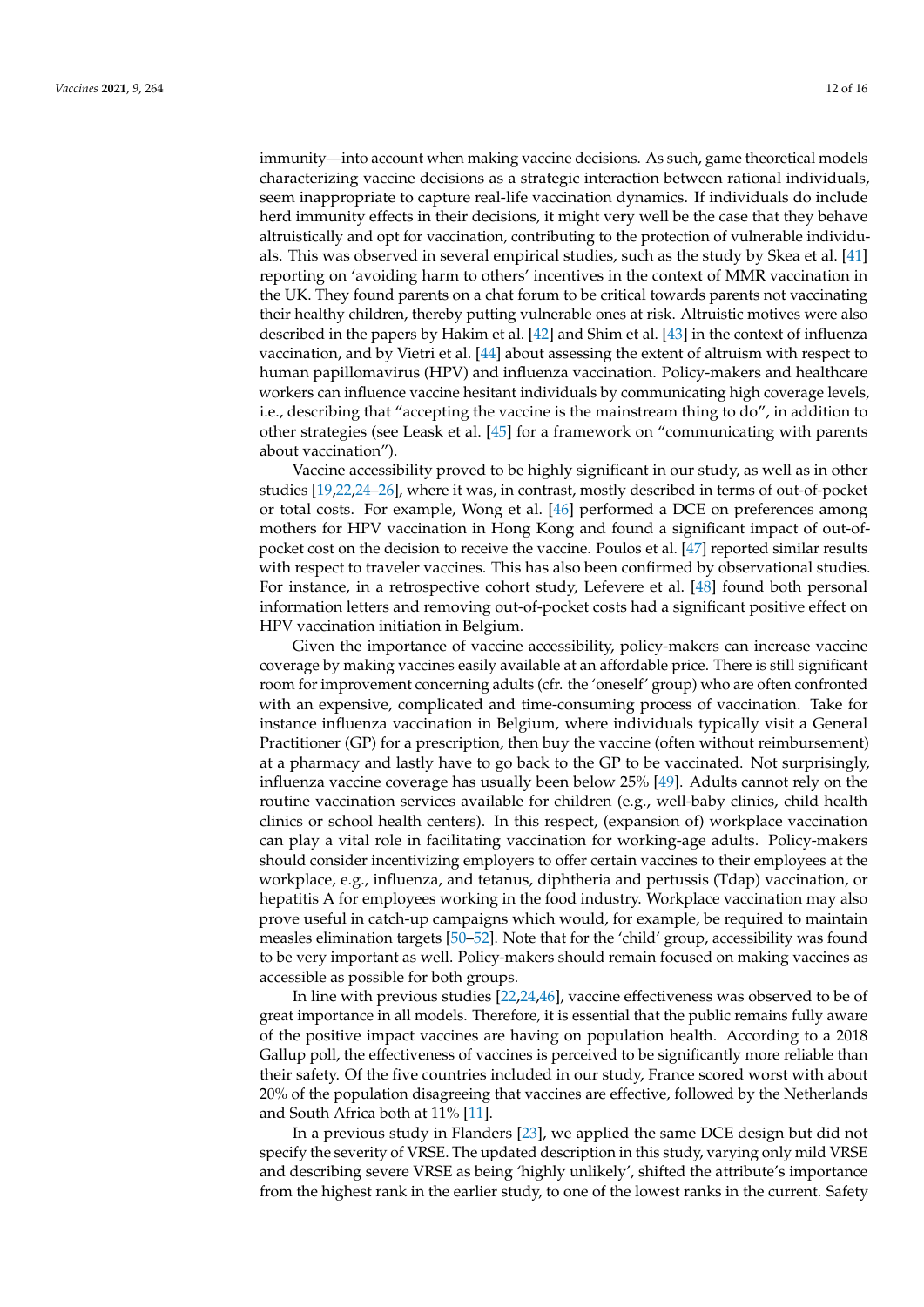concerns with respect to vaccinations remain crucial in vaccine misperceptions. VRSE may indeed occur, but are mostly mild and clear up quickly [\[53\]](#page-15-3). In this study it became clear that when respondents used realistic information on vaccine side-effects they cared less about them while making vaccination decisions. Acknowledging the existence of VRSE and providing risk and benefit information is recommended when discussing safety concerns with potential vaccine recipients (or their parents) [\[45\]](#page-14-23). The relative importance of burden of disease is more volatile and appears to be country-specific. In the 'child' model for the UK, we found it to be relatively unimportant, whereas for the same subpopulation in France, burden of disease was most important. The severity of the infectious disease was found to be more important than the frequency of the disease. This is in line with Sadique et al. [\[21\]](#page-13-20), who showed severity of both vaccine-preventable disease and VRSE to be more important than their frequency. To address concerns about the burden of disease and VRSE, healthcare workers as key informants, should be well-versed in the general topic of vaccination and should use standard guidelines for each vaccine and disease so that potential vaccine recipients are consistently and well-informed. See also Leask et al. [\[45\]](#page-14-23), who provide a vaccine communication framework.

Even though we carefully designed the recruitment of survey participants from the survey panel—with predetermined sample requirements in terms of age, gender and region fairly matching population characteristics—this common type of panel survey design cannot exclude some forms of bias. Indeed, given that our study was performed in an online environment, participants could only participate in the survey when they had access to an internet connection and a digital device (laptop, pc, tablet or smartphone). This may have resulted in selection bias, especially in older age groups and economically deprived subpopulations that typically have less access to the internet. Our study design may also suffer from time bias (i.e., participants no longer able to participate once predetermined numbers were met) and incentive-based selection bias (e.g., survey rewards being more interesting for more economically motivated subjects).

#### **5. Conclusions**

In conclusion, we found slightly different preferences for vaccine attributes between countries. Nonetheless, there are communalities, in that people's vaccine decisions seem to depend, firstly, on how they perceive the effectiveness and risks of severe VRSE, as well as on the burden of vaccine preventable disease. Their decisions are also influenced significantly by how easy it is to be vaccinated, in terms of effort and costs, by the possibility of mild VRSE and by how many other people are being vaccinated. Vaccination of the population in general is a particularly important element when vaccinating a child. Therefore, communication strategies on vaccination should not ignore information on vaccination rates, reflecting the facts that vaccination is still the norm and nonvaccination remains exceptional. Contrary to what most game theoretical models assume, this information would be an incentive to receive vaccination, rather than to forego it with the intention of taking a free ride.

**Supplementary Materials:** The following are available online at [https://www.mdpi.com/2076-3](https://www.mdpi.com/2076-393X/9/3/264/s1) [93X/9/3/264/s1,](https://www.mdpi.com/2076-393X/9/3/264/s1) Supplementary Materials S1, Questionnaire; Supplementary Materials S2, PML model estimates including covariate interaction effects; Supplementary Materials S3, Likert scale responses to vaccine attitude statements.

**Author Contributions:** P.B. initiated the study. F.V., R.K., L.W. and P.B. conceived and designed the questionnaire. F.V. and L.W. cleaned the raw data. F.V. and R.K. analyzed the data and constructed the models. All authors have read and agreed to the published version of the manuscript.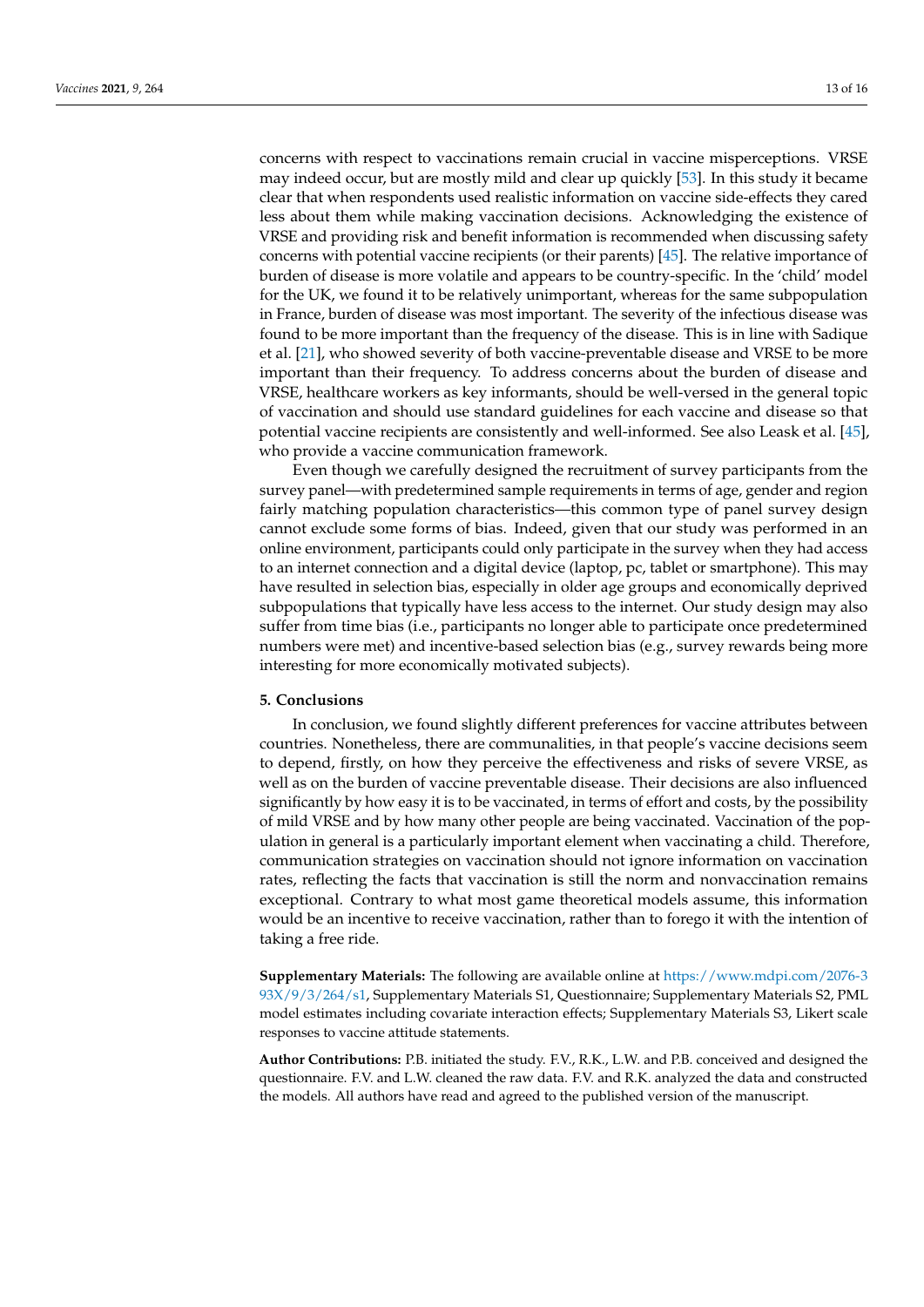**Funding:** P.B., F.V. and L.W. acknowledge support of the Antwerp Study Centre for Infectious Diseases (ASCID) at the University of Antwerp. F.V. and L.W. are supported by the Research Foundation Flanders (FWO), F.V. and L.W. by project no. G043815N and L.W. by his postdoctoral fellowship (123460N). R.K. is grateful for financial support from the JMP Division of SAS Institute (Cary, NA, USA). The funders had no role in study design, data collection and analysis, decision to publish, or preparation of the manuscript.

**Institutional Review Board Statement:** The study was approved by the Ethics Committee of the Antwerp University Hospital (UZA) (reference number 15/2/12, original protocol approved on 16 March 2015, final amendment approved on 27 March 2019).

**Informed Consent Statement:** Participants consented to the study protocol by continuing the questionnaire after the introduction and the declaration of anonymity and voluntary participation. By continuing the questionnaire participants agreed that their data were processed and analyzed. Informed consent was obtained from all subjects involved in the study.

**Data Availability Statement:** The informed consent form specified that survey responses would only be made available and be analyzed by researchers at the University of Antwerp. As such, we cannot make the dataset with survey responses available to third parties.

**Conflicts of Interest:** The authors declare no conflict of interest.

## **References**

- <span id="page-13-0"></span>1. World Health Organization. Health Topics–Immunization. Available online: <https://www.who.int/topics/immunization/en/> (accessed on 8 August 2019).
- <span id="page-13-1"></span>2. Godlee, F.; Smith, J.; Marcovitch, H. Wakefield's article linking MMR vaccine and autism was fraudulent. *BMJ* **2011**, *342*, c7452. [\[CrossRef\]](http://doi.org/10.1136/bmj.c7452)
- <span id="page-13-2"></span>3. Kata, A. A postmodern Pandora's box: Anti-vaccination misinformation on the Internet. *Vaccine* **2010**, *28*, 1709–1716. [\[CrossRef\]](http://doi.org/10.1016/j.vaccine.2009.12.022)
- <span id="page-13-3"></span>4. Ward, J.K.; Peretti-Watel, P.; Larson, H.J.; Raude, J.; Verger, P. Vaccine-criticism on the internet: New insights based on Frenchspeaking websites. *Vaccine* **2015**, *33*, 1063–1070. [\[CrossRef\]](http://doi.org/10.1016/j.vaccine.2014.12.064)
- <span id="page-13-4"></span>5. Larson, H.J.; de Figueiredo, A.; Xiahong, Z.; Schulz, W.S.; Verger, P.; Johnston, I.G.; Cook, R.A.; Jones, N.J. The state of vaccine confidence 2016: Global insights through a 67-country survey. *EBioMedicine* **2016**, *12*, 295–301. [\[CrossRef\]](http://doi.org/10.1016/j.ebiom.2016.08.042) [\[PubMed\]](http://www.ncbi.nlm.nih.gov/pubmed/27658738)
- <span id="page-13-5"></span>6. Hulsey, E.; Bland, T. Immune overload: Parental attitudes toward combination and single antigen vaccines. *Vaccine* **2015**, *33*, 2546–2550. [\[CrossRef\]](http://doi.org/10.1016/j.vaccine.2015.04.020)
- <span id="page-13-6"></span>7. Ruijs, W.L.; Hautvast, J.L.; van der Velden, K.; de Vos, S.; Knippenberg, H.; Hulscher, M.E. Religious subgroups influencing vaccination coverage in the Dutch Bible belt: An ecological study. *BMC Public Health* **2011**, *11*, 102. [\[CrossRef\]](http://doi.org/10.1186/1471-2458-11-102) [\[PubMed\]](http://www.ncbi.nlm.nih.gov/pubmed/21320348)
- <span id="page-13-7"></span>8. Spier, R.E. Perception of risk of vaccine adverse events: A historical perspective. *Vaccine* **2001**, *20*, S78–S84. [\[CrossRef\]](http://doi.org/10.1016/S0264-410X(01)00306-1)
- <span id="page-13-8"></span>9. Poland, G.A.; Jacobson, R.M. The age-old struggle against the antivaccinationists. *N. Engl. J. Med.* **2011**, *364*, 97–99. [\[CrossRef\]](http://doi.org/10.1056/NEJMp1010594) [\[PubMed\]](http://www.ncbi.nlm.nih.gov/pubmed/21226573)
- <span id="page-13-9"></span>10. Larson, H.J.; Cooper, L.Z.; Eskola, J.; Katz, S.L.; Ratzan, S. Addressing the vaccine confidence gap. *Lancet* **2011**, *378*, 526–535. [\[CrossRef\]](http://doi.org/10.1016/S0140-6736(11)60678-8)
- <span id="page-13-10"></span>11. Gallup. *Wellcome Global Monitor-First Wave Findings*; Wellcome Trust: London, UK, 2019.
- <span id="page-13-11"></span>12. Centers for Disease Control and Prevention. Measles, Mumps, and Rubella (MMR) Vaccine Safety. 2018. Available online: <https://www.cdc.gov/vaccinesafety/vaccines/mmr-vaccine.html> (accessed on 19 December 2019).
- <span id="page-13-12"></span>13. European Centre for Disease Prevention and Control. *Who is at Risk for Measles in the EU/EEA? Identifying Susceptible Groups to Close Immunity Gaps Towards Measles Elimination*; ECDC: Stockholm, Sweden, 2019.
- <span id="page-13-13"></span>14. Nelson, R. US measles outbreak concentrated among unvaccinated children. *Lancet Infect. Dis.* **2019**, *19*, 248. [\[CrossRef\]](http://doi.org/10.1016/S1473-3099(19)30074-X)
- <span id="page-13-14"></span>15. Patel, M. Increase in measles cases? United States, January 1–April 26, 2019. *MMWR Morb. Mortal. Wkly. Rep.* **2019**, *68*, 402–404. [\[CrossRef\]](http://doi.org/10.15585/mmwr.mm6817e1)
- <span id="page-13-15"></span>16. Verelst, F.; Willem, L.; Beutels, P. Behavioural change models for infectious disease transmission: A systematic review (2010–2015). *J. R. Soc. Interface.* **2016**, *13*, 20160820. [\[CrossRef\]](http://doi.org/10.1098/rsif.2016.0820)
- <span id="page-13-16"></span>17. Funk, S.; Salathé, M.; Jansen, V.A. Modelling the influence of human behaviour on the spread of infectious diseases: A review. *J. R. Soc. Interface* **2010**, *7*, 1247–1256. [\[CrossRef\]](http://doi.org/10.1098/rsif.2010.0142)
- <span id="page-13-17"></span>18. Funk, S.; Bansal, S.; Bauch, C.T.; Eames, K.T.; Edmunds, W.J.; Galvani, A.P.; Klepac, P. Nine challenges in incorporating the dynamics of behaviour in infectious diseases models. *Epidemics* **2015**, *10*, 21–25. [\[CrossRef\]](http://doi.org/10.1016/j.epidem.2014.09.005)
- <span id="page-13-18"></span>19. Hall, J.; Kenny, P.; King, M.; Louviere, J.; Viney, R.; Yeoh, A. Using stated preference discrete choice modelling to evaluate the introduction of varicella vaccination. *Health Econ.* **2002**, *11*, 457–465. [\[CrossRef\]](http://doi.org/10.1002/hec.694) [\[PubMed\]](http://www.ncbi.nlm.nih.gov/pubmed/12112494)
- <span id="page-13-19"></span>20. De Bekker-Grob, E.W.; Hofman, R.; Donkers, B.; van Ballegooijen, M.; Helmerhorst, T.J.; Raat, H.; Korfage, I.J. Girls' preferences for HPV vaccination: A discrete choice experiment. *Vaccine* **2010**, *28*, 6692–6697. [\[CrossRef\]](http://doi.org/10.1016/j.vaccine.2010.08.001) [\[PubMed\]](http://www.ncbi.nlm.nih.gov/pubmed/20708696)
- <span id="page-13-20"></span>21. Sadique, M.Z.; Devlin, N.; Edmunds, W.J.; Parkin, D. The effect of perceived risks on the demand for vaccination: Results from a discrete choice experiment. *PLoS ONE* **2013**, *8*, e54149. [\[CrossRef\]](http://doi.org/10.1371/journal.pone.0054149) [\[PubMed\]](http://www.ncbi.nlm.nih.gov/pubmed/23408936)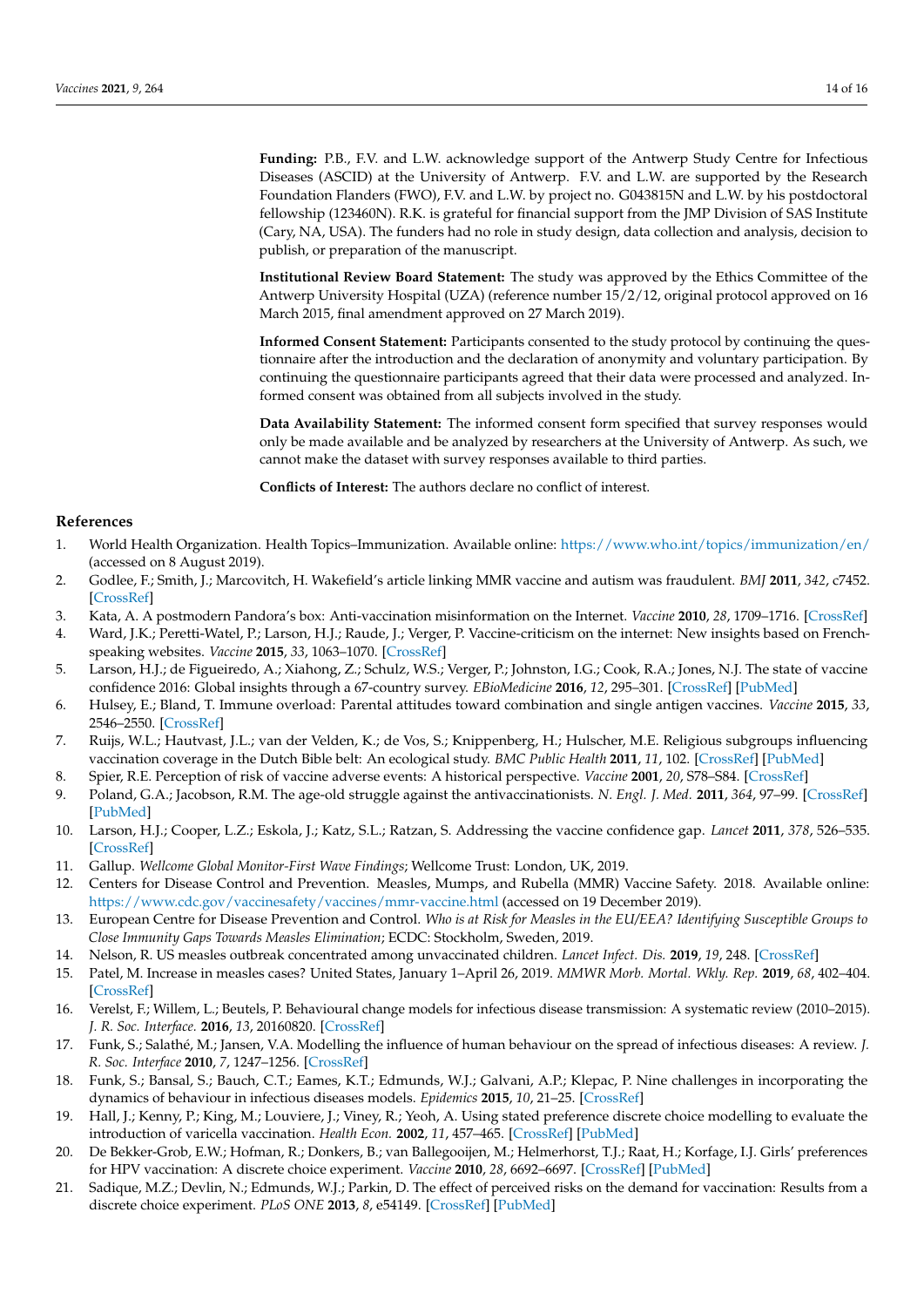- <span id="page-14-3"></span>22. Determann, D.; Korfage, I.J.; Lambooij, M.S.; Bliemer, M.; Richardus, J.H.; Steyerberg, E.W.; de Bekker-Grob, E.W. Acceptance of vaccinations in pandemic outbreaks: A discrete choice experiment. *PLoS ONE* **2014**, *9*, e102505. [\[CrossRef\]](http://doi.org/10.1371/journal.pone.0102505)
- <span id="page-14-13"></span>23. Verelst, F.; Willem, L.; Kessels, R.; Beutels, P. Individual decisions to vaccinate one's child or oneself: A discrete choice experiment rejecting free-riding motives. *Soc. Sci. Med.* **2018**, *207*, 106–116. [\[CrossRef\]](http://doi.org/10.1016/j.socscimed.2018.04.038)
- <span id="page-14-6"></span>24. Verelst, F.; Kessels, R.; Delva, W.; Beutels, P.; Willem, L. Drivers of vaccine decision-making in South Africa: A discrete choice experiment. *Vaccine* **2019**, *37*, 2079–2089. [\[CrossRef\]](http://doi.org/10.1016/j.vaccine.2019.02.056)
- <span id="page-14-4"></span>25. Bishai, D.; Brice, R.; Girod, I.; Saleh, A.; Ehreth, J. Conjoint analysis of French and German parents' willingness to pay for meningococcal vaccine. *Pharmacoeconomics* **2007**, *25*, 143–154. [\[CrossRef\]](http://doi.org/10.2165/00019053-200725020-00006) [\[PubMed\]](http://www.ncbi.nlm.nih.gov/pubmed/17249856)
- <span id="page-14-0"></span>26. Gidengil, C.; Lieu, T.A.; Payne, K.; Rusinak, D.; Messonnier, M.; Prosser, L.A. Parental and societal values for the risks and benefits of childhood combination vaccines. *Vaccine* **2012**, *30*, 3445–3452. [\[CrossRef\]](http://doi.org/10.1016/j.vaccine.2012.03.022) [\[PubMed\]](http://www.ncbi.nlm.nih.gov/pubmed/22449423)
- <span id="page-14-1"></span>27. de Bekker-Grob, E.W.; Ryan, M.; Gerard, K. Discrete choice experiments in health economics: A review of the literature. *Health Econ.* **2012**, *21*, 145–172. [\[CrossRef\]](http://doi.org/10.1002/hec.1697)
- <span id="page-14-2"></span>28. Kessels, R.; Jones, B.; Goos, P.; Vandebroek, M. The usefulness of Bayesian optimal designs for discrete choice experiments. *Appl. Stoch. Models Bus. Ind.* **2011**, *27*, 173–188. [\[CrossRef\]](http://doi.org/10.1002/asmb.906)
- <span id="page-14-5"></span>29. Oteng, B.; Marra, F.; Lynd, L.D.; Ogilvie, G.; Patrick, D.; Marra, C.A. Evaluating societal preferences for human papillomavirus vaccine and cervical smear test screening programme. *Sex. Transm. Infect.* **2011**, *87*, 52–57. [\[CrossRef\]](http://doi.org/10.1136/sti.2009.041392) [\[PubMed\]](http://www.ncbi.nlm.nih.gov/pubmed/20956352)
- <span id="page-14-7"></span>30. de Bekker-Grob, E.W.; Swait, J.D.; Kassahun, H.T.; Bliemer, M.C.; Jonker, M.F.; Veldwijk, J.; Cong, K.; Rose, J.M.; Donkers, B. Are healthcare choices predictable? The impact of discrete choice experiment designs and models. *Value Health* **2019**, *22*, 1050–1062. [\[CrossRef\]](http://doi.org/10.1016/j.jval.2019.04.1924) [\[PubMed\]](http://www.ncbi.nlm.nih.gov/pubmed/31511182)
- <span id="page-14-8"></span>31. Hoogink, J.; Verelst, F.; Kessels, R.; van Hoek, A.J.; Timen, A.; Willem, L.; Beutels, P.; Wallinga, J.; de Wit, A. Preferential differences in vaccination decision-making for oneself or one's child in the Netherlands: A discrete choice experiment. *BMC Public Health* **2020**, *20*, 828. [\[CrossRef\]](http://doi.org/10.1186/s12889-020-08844-w) [\[PubMed\]](http://www.ncbi.nlm.nih.gov/pubmed/32487041)
- <span id="page-14-9"></span>32. Peretti-Watel, P.; Verger, P.; Raude, J.; Constant, A.; Gautier, A.; Jestin, C.; Beck, F. Dramatic change in public attitudes towards vaccination during the 2009 influenza A (H1N1) pandemic in France. *Eurosurveillance* **2013**, *18*, 20623. [\[CrossRef\]](http://doi.org/10.2807/1560-7917.ES2013.18.44.20623)
- <span id="page-14-10"></span>33. Amirthalingam, G.; Gupta, S.; Campbell, H. Pertussis immunisation and control in England and Wales, 1957 to 2012: A historical review. *Eurosurveillance* **2013**, *18*, 20587. [\[CrossRef\]](http://doi.org/10.2807/1560-7917.ES2013.18.38.20587)
- <span id="page-14-11"></span>34. Vandermeulen, C.; Braeckman, T.; Roelants, M.; Blaizot, S.; Maertens, K.; Van Damme, P.; Theeten, H.; Hoppenbrouwers, K. Vaccinatiegraad in Vlaanderen in 2016. *Vlaams infectieziektebulletin* **2017**, *2*, 6–17.
- <span id="page-14-12"></span>35. Tjalma, W.; Brasseur, C.; Top, G.; Ribesse, N.; Morales, I.; Van Damme, P. HPV vaccination coverage in the federal state of Belgium according to regions and their impact. *Facts Views Vis. ObGyn.* **2018**, *10*, 101.
- <span id="page-14-14"></span>36. Bults, M.; Beaujean, D.J.; de Zwart, O.; Kok, G.; van Empelen, P.; van Steenbergen, J.E.; Richardus, J.H.; Voeten, H.A.C.M. Perceived risk, anxiety, and behavioural responses of the general public during the early phase of the InfluenzaA (H1N1) pandemic in the Netherlands: Results of three consecutive online surveys. *BMC Public Health* **2011**, *11*, 2. [\[CrossRef\]](http://doi.org/10.1186/1471-2458-11-2)
- <span id="page-14-15"></span>37. Chew, L.D.; Bradley, K.A.; Boyko, E.J. Brief questions to identify patients with inadequate health literacy. *Fam. Med.* **2004**, *36*, 588–594. [\[PubMed\]](http://www.ncbi.nlm.nih.gov/pubmed/15343421)
- <span id="page-14-16"></span>38. European Statistical System (ESS). 2011 Census Hub. 2011. Available online: [https://ec.europa.eu/eurostat/web/population](https://ec.europa.eu/eurostat/web/population-and-housing-census/census-data/2011-census.)[and-housing-census/census-data/2011-census.](https://ec.europa.eu/eurostat/web/population-and-housing-census/census-data/2011-census.) (accessed on 12 February 2021).
- <span id="page-14-17"></span>39. *JMP®*, Version Pro 14; SAS Institute Inc.: Cary, NC, USA, 2019.
- <span id="page-14-18"></span>40. RStudio Team. RStudio: Integrated Development Environment for R. 2015. Available online: <http://www.rstudio.com/> (accessed on 12 February 2021).
- <span id="page-14-19"></span>41. Skea, Z.C.; Entwistle, V.A.; Watt, I.; Russell, E. 'Avoiding harm to others' considerations in relation to parental measles, mumps and rubella (MMR) vaccination discussions—An analysis of an online chat forum. *Soc. Sci. Med.* **2008**, *67*, 1382–1390. [\[CrossRef\]](http://doi.org/10.1016/j.socscimed.2008.07.006) [\[PubMed\]](http://www.ncbi.nlm.nih.gov/pubmed/18703263)
- <span id="page-14-20"></span>42. Hakim, H.; Gaur, A.H.; McCullers, J.A. Motivating factors for high rates of influenza vaccination among healthcare workers. *Vaccine* **2011**, *29*, 5963–5969. [\[CrossRef\]](http://doi.org/10.1016/j.vaccine.2011.06.041) [\[PubMed\]](http://www.ncbi.nlm.nih.gov/pubmed/21699950)
- <span id="page-14-21"></span>43. Shim, E.; Chapman, G.B.; Townsend, J.P.; Galvani, A.P. The influence of altruism on influenza vaccination decisions. *J. R. Soc. Interface* **2012**, *9*, 2234–2243. [\[CrossRef\]](http://doi.org/10.1098/rsif.2012.0115) [\[PubMed\]](http://www.ncbi.nlm.nih.gov/pubmed/22496100)
- <span id="page-14-22"></span>44. Vietri, J.T.; Li, M.; Galvani, A.P.; Chapman, G.B. Vaccinating to help ourselves and others. *Med. Decis. Mak.* **2012**, *32*, 447–458. [\[CrossRef\]](http://doi.org/10.1177/0272989X11427762)
- <span id="page-14-23"></span>45. Leask, J.; Kinnersley, P.; Jackson, C.; Cheater, F.; Bedford, H.; Rowles, G. Communicating with parents about vaccination: A framework for health professionals. *BMC Pediatrics* **2012**, *12*, 1–11. [\[CrossRef\]](http://doi.org/10.1186/1471-2431-12-154) [\[PubMed\]](http://www.ncbi.nlm.nih.gov/pubmed/22998654)
- <span id="page-14-24"></span>46. Wong, C.K.; Man, K.K.; Ip, P.; Kwan, M.; McGhee, S.M. Mothers' preferences and willingness to pay for human papillomavirus vaccination for their daughters: A discrete choice experiment in Hong Kong. *Value Health* **2018**, *21*, 622–629. [\[CrossRef\]](http://doi.org/10.1016/j.jval.2017.10.012) [\[PubMed\]](http://www.ncbi.nlm.nih.gov/pubmed/29753361)
- <span id="page-14-25"></span>47. Poulos, C.; Curran, D.; Anastassopoulou, A.; De Moerlooze, L. German travelers' preferences for travel vaccines assessed by a discrete choice experiment. *Vaccine* **2018**, *36*, 969–978. [\[CrossRef\]](http://doi.org/10.1016/j.vaccine.2018.01.004)
- <span id="page-14-26"></span>48. Lefevere, E.; Hens, N.; De Smet, F.; Beutels, P. The impact of non-financial and financial encouragements on participation in non school-based human papillomavirus vaccination: A retrospective cohort study. *Eur. J. Health Econ.* **2016**, *17*, 305–315. [\[CrossRef\]](http://doi.org/10.1007/s10198-015-0680-2) [\[PubMed\]](http://www.ncbi.nlm.nih.gov/pubmed/25773050)